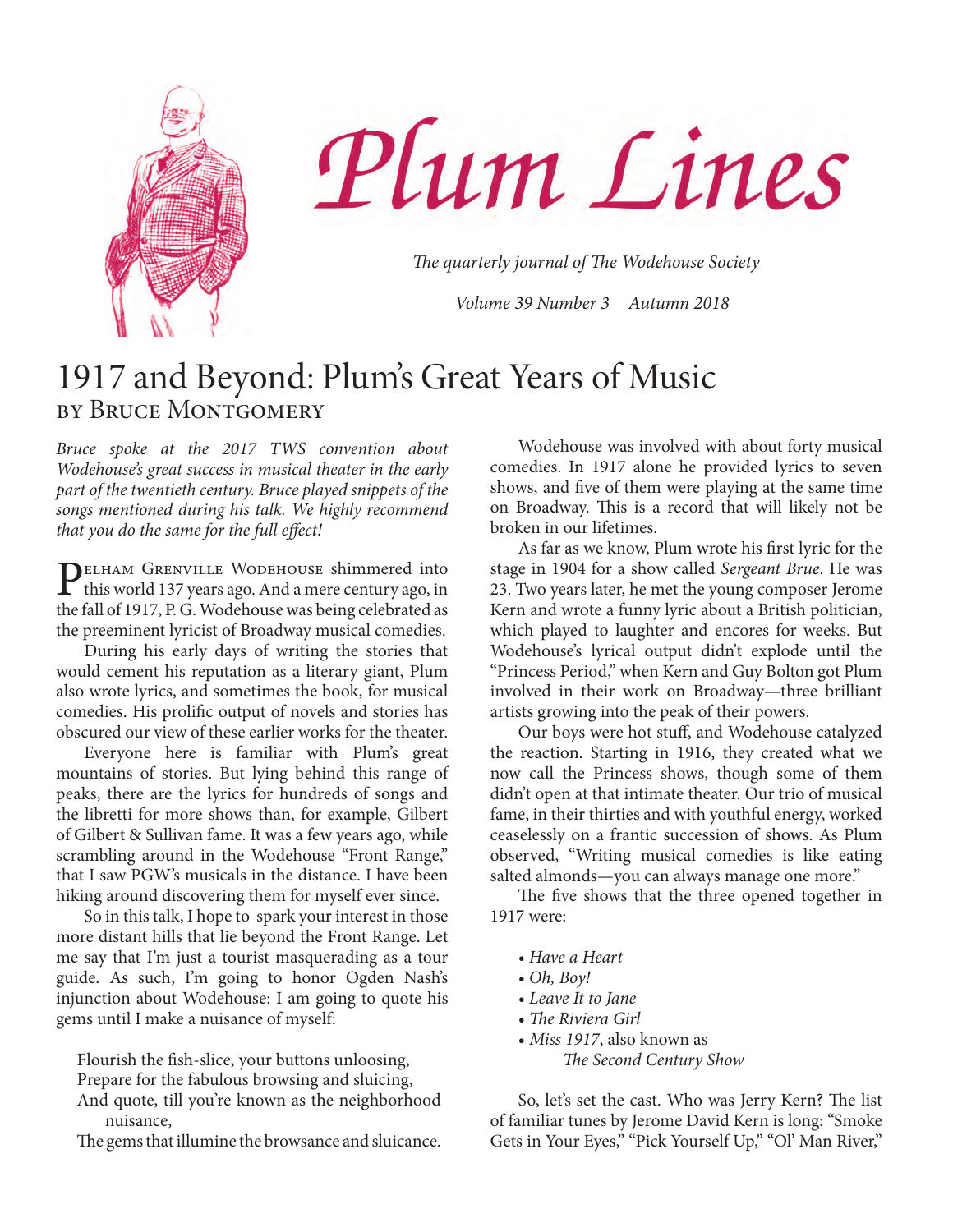"A Fine Romance," "Bill," and so many more. Jerry was a true melodic genius who became a founding and principal composer of the Great American Songbook.

Plum first met Jerry in 1906 in London, when Jerry contributed a tune to a West End show and Plum did the lyrics. Wodehouse was 25, Kern was 21. Jerry was fresh from a stint in Heidelberg, studying composing with tutors after growing up in New York City and Newark.

Fast forward nine years. Kern and Guy Bolton meet in New York and write their first Princess comedy in 1915. Bolton writes the book, Kern composes the tunes. Kern and Bolton then create a second and a third musical comedy, which do okay at the box office but suffer from just okay lyrics. Wodehouse at the time was writing his early stories as well as theater reviews and more—and that's when Plum was recruited to the team. When the thought came of using Wodehouse for the lyrics, Bolton and Kern embraced it like an aunt clasping a long-lost nephew. Within two years, the trio had blown the roof off Broadway. As the *New York Times* put it when writing about *Oh, Boy!*: "You might call this a musical comedy that is as good as they make them if it were not palpably so much better."

Guy Reginald Bolton was Plum's friend from the day they met until the day Plum died. Guy started writing plays in his late twenties, fell in with Jerry Kern, met Wodehouse, and the three of them rocketed to fame together. For the rest of his very long life—he lived to be almost 97—Guy made a fine living by writing for the theater.

Plum and Guy worked together, golfed together, vacationed together, stayed at each other's houses, and eventually lived for decades as neighbors in Remsenburg. When Guy's daughter Margaret ("Peggy") was born, she was given the middle name of Pamela in tribute to Plum, who was her godfather. As Plum wrote to Bill Townend, his lifelong school chum from Dulwich, "Guy and I clicked from the start like Damon and Pythias. We love working together. Never a harsh word or a dirty look. He is one of the nicest chaps I have ever met and the supreme worker of all time. I help him as much as I can with the 'book' end of the things, but he really does the whole job and I just do the lyrics, which are easy when one has Jerry to work with."

Guy had an astonishing personal life. Handsome, witty, charismatic, and rich, he missed no opportunity to charm leading ladies, chorus girls, and the occasional wife of a colleague. His tempestuous personal life included innumerable affairs, four wives, and four children. Lee Davis's triple biography *Bolton and Wodehouse and Kern* makes quite the read.

Bolton wrote 23 plays and musicals with Wodehouse and many more with other lyricists. By the mid-1920s, he would become a leading playwright on Broadway.

So now that we have met the cast, let's focus on some lyrics from Plum's fifteen-year foray into musical theater.

We have all noticed that a Wodehouse story on the screen or the stage, while amusing enough, is simply not as good as reading the book itself. On the theater stage or silver screen, the characters enact the plot and speak the words, but the content of Plum's printed stories depend on so much more than that. Fortunately, just as Wodehouse created the narrative surroundings that cause his plots and characters to sparkle in an "idyllic world that can never stale" (as Evelyn Waugh said so well), so Kern created the musical surroundings that inspired Plum's lyrics to sparkle in much the same way on the stage.

An analysis of the lyrics themselves, examined separately from the music, is all well and good, but their full import is missing without the music. Plum's lyrics need to be enjoyed in their natural habitat, snugly fitted into a melody with harmonies.

Wodehouse's lyrics helped bring more naturalism to the theater. His lyrics inserted real life into what had often been a highly stylized and unreal art form. Plum's genius was his ability to achieve an effortless, captivating naturalism with conversational, witty, droll, everyday language crafted onto Kern's melodies. Take the monster hit that established our trio, *Oh, Boy!*, which opened in February 1917 at the Princess Theatre. In an introductory verse, Wodehouse talks quite naturally about modest things in "Nesting Time in Flatbush":

> I've always liked the sort of song you hear so much today, Called "When it's something-or-other time" in some place far away. Oh, "Tulip Time in Holland" a pleasant time must be, While some are strong for "Apple Blossom Time in Normandy." But there's another time and place

that makes a hit with me.

And, so saying, Wodehouse brings musical theater home to a walk-up apartment in Brooklyn:

> When it's nesting time in Flatbush, We will take a little flat, With "welcome" on the mat Where there's room to swing a cat.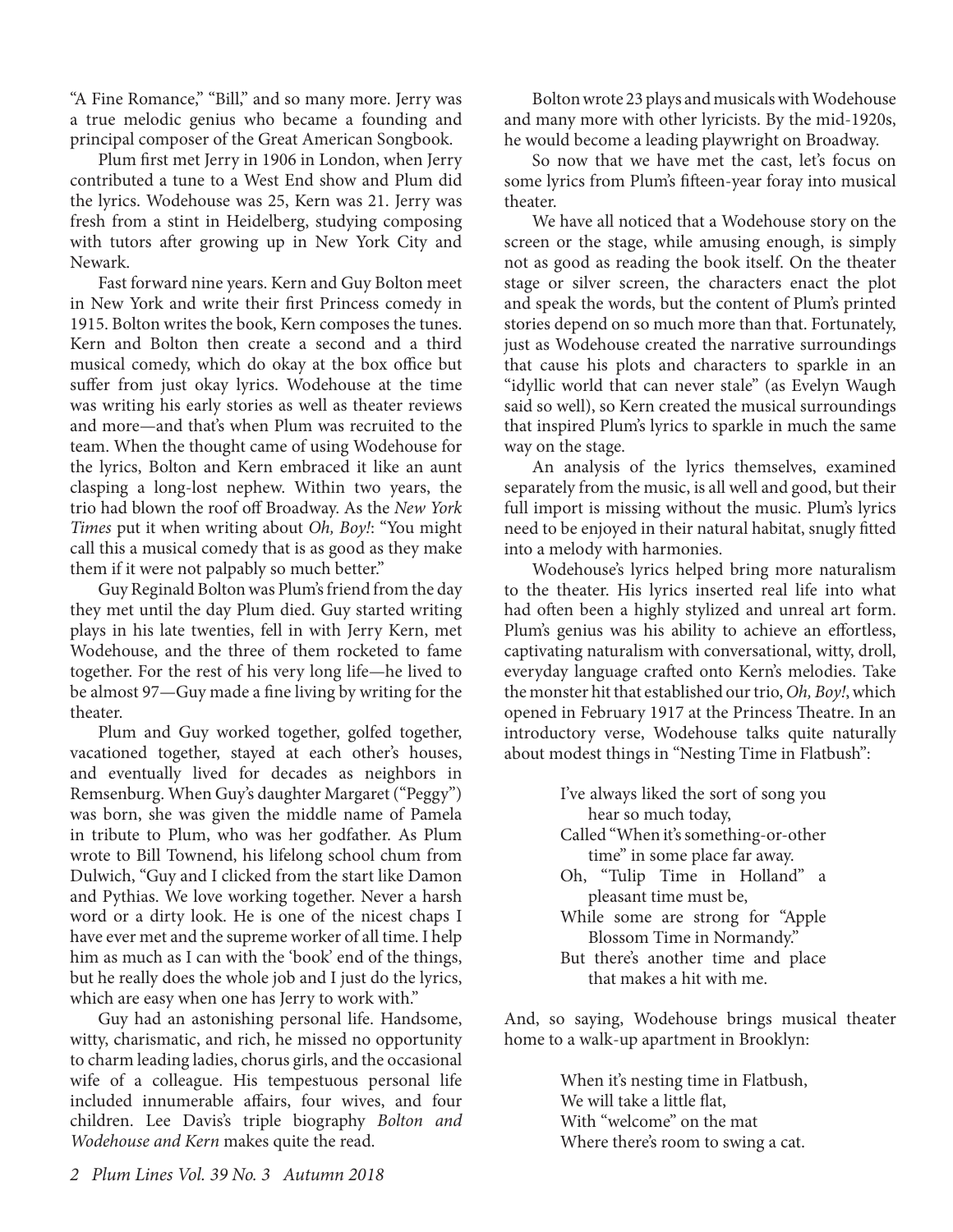Plum's lyrics have the elements that make his stories so funny: imaginative similes, whimsy, cracked quotations, exaggeration, wry observations, perfect couplets—and all in natural, contemporary language.

There's a string of similes in the tune "You Can't Make Love by Wireless" (from *The Beauty Prize* , 1923*):*

> It's like bread without the jam . . . Like a village church that's spireless Or a little home that's fireless Or a motor car that's tyreless

In 1916, the issue of treating employees nicely was much in the news. Wodehouse's description of a store owner's business philosophy in the title song, "Have a Heart," keys whimsically off that current topic.

> A girl in a department store has quite a wretched time of it. I shouldn't care to have her job myself. It seems to me a foolish way To have to spend the whole damn day, Stuck up behind a counter, hauling what-nots off the shelf. Have a heart! Have a heart! Remember she is human just like you. Wouldn't you regard with loathing Hats and coats and underclothing, If you hadn't got to bed till half-past two?

Now try this whimsy from "Sir Galahad" from 1917's *Leave It to Jane*:

> Some night when they sat down to dine, Sir Claude would say: "That girl of mine Makes ev'ry woman jealous when she sees her!" Then someone else would yell, "Behave! Thou malapert and scurvy knave! Or I will smite thee one upon the

beezer!"

For an example of cracked quotations, we'll turn to the song "Julius Caesar" (from the unproduced *Pat*, 1924). (A "Truly Warner" is a hat, Mr. Warner being an American haberdasher.)

> If he met a girl along the block He would raise his Truly Warner And softly murmur, "*Hic, haec, hoc*!" Which meant "Come round the corner."

Wodehouse often used overstatement, as in this sweet bit of regretful exaggeration from "You Never Knew About Me" (*Oh, Boy!*, 1917):

> I was frivolous and gay, sad to say, When I was five.

. . .

I never missed chances Of juvenile dances, For my life was one mad spree. I was often kissed 'neath the mistletoe

By small boys excited with tea.

Or "The First Day of May" from the same musical:

And then the place is in a fine way With men who come in unawares And do ju-jitsu with the Steinway And catch-as-catch-can with the chairs. You hear a crash that turns you chilly You say: "Good gracious, what was that?" And find they've dropped the stove on Willie Or stubbed their toe on James, the cat, Or dumped the chiffonier on father's Sunday hat.

Musing about how "A Little Bit of Ribbon" (*Oh, Boy!*) can be used to good effect, Wodehouse makes wry observations about the deadlier of the species:

> For a little bit of ribbon And a little bit of lace, And a little bit of silk that clings, When together they are linking, Always sets a fellow winking, And they also set him thinking things. It's a useful combination For assisting a flirtation If you want to get a man beneath your spell.

In *Have a Heart* (2017), Dolly sings about romance in a way that perhaps reflects Guy Bolton's wry sense of humor as captured by Wodehouse in "It's a Sure, Sure Sign":

> Though long you've been a gay and giddy bachelor,

> There'll come on the scene a girl not like the rest.

> You'll notice something in her eye that fills you with dismay;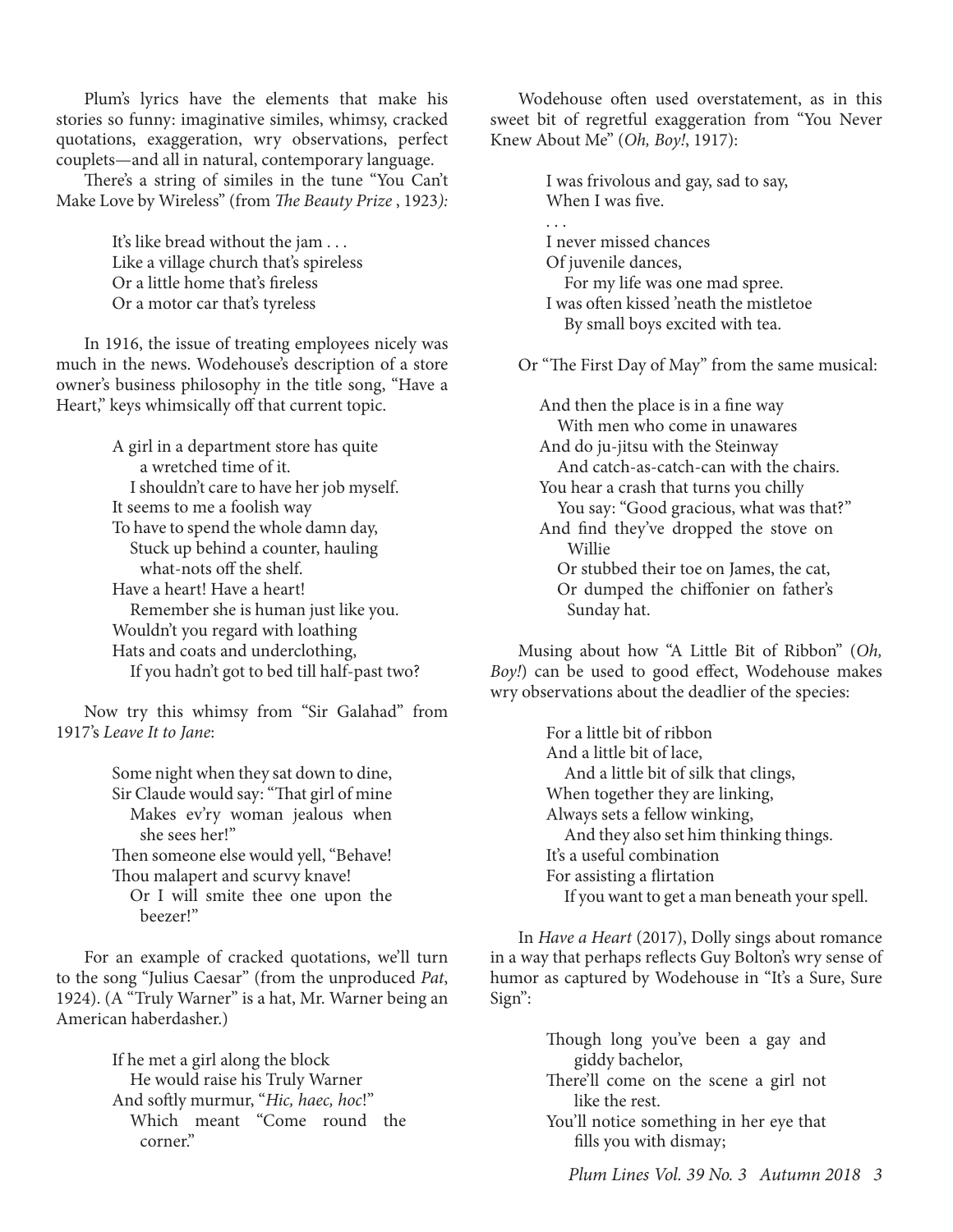You'll find that when you're with her you can't think what to say. That's a sure, sure sign. You have ceased to be a rover And your single days are over. It's a sure, sure sign! You had best begin rehearsing For the "better-and-for-worse"-ing If she creeps besides you softly in the gloaming, Whispers gently "Don't you think the moon's divine?" Keep your courage steady, Freddie, For she's got the harpoon ready, It's a sure, sure sign.

And now here's a bouquet of couplets, perfect in concept and execution, all written in natural, contemporary language. First, Plum's comic feelings about the IRS long predated his troubles with them, as we hear in "Flubby-Dub the Cave Man" from *Oh, Boy!*:

> When men called for taxes, He'd just sharpen up his axes

His audiences must have shared a fellow feeling with Plum on the subject of taxes. Seven years later, Wodehouse returns to the same theme. This is from "Bongo on the Congo" from 1924's *Sitting Pretty*:

> There no one collars Your hard-earned dollars. They've a system that's a bear: When government assessors call To try and sneak your little all, You simply hit them with an axe, That's how you pay your income tax.

"Cleopatterer" is a tour de force of creative couplets, from *Leave It to Jane* in 1917:

She couldn't stand by any means Reproachful, stormy farewell scenes; To such coarse stuff she would not stoop; So she just put poison in his soup.

. . .

She gave those poor Egyptian ginks Something else to watch besides the Sphinx.

A couplet found in "You Can't Make Love by Wireless" (*The Beauty Prize*, 1923) is just remarkable, I think. Each of us in this room could write a million

poems about the telegram and this couplet would appear nowhere in our pile of paper:

> Never more his jokes'll Entertain the fo'c'sle

I will close with my take on what may be Plum's finest lyric. Not everything he wrote was funny; sometimes the plots called for love songs. When a straight song was needed, he wrote touching, thoughtful, sweet lyrics while always avoiding the saccharine or maudlin. "The Siren's Song" (*Leave It to Jane*) was a favorite of his and fits that description. "Bill" (written for 1918's *Oh, Lady! Lady!!* but performed first in *Show Boat* in 1927) was also a favorite of his and it's a favorite of mine. Unlike his funny songs,

> The words aren't comic, or clever, or witty. The tune is pretty, but so? It isn't half as funny As dozens of lyrics we know. So, I can't explain Why this lyric achieves fame surpassing the rest— I love it, because it's—I don't know, Because it's just Plum's best.

In regard to the Bill of the title, Plum wrote that "A motor car he cannot steer, and it seems clear whenever he dances his partner takes chances." Ira Gershwin praised those lines, saying, "That's a lyric!" It's been called an immaculately compressed character sketch, rendered rueful by the notes on which it sits. Plum's genius helped to create these new types of lyrics, with natural language and phrases, everyday images, and accents in the words aligned with high points in the music.

Writing lyrics set Plum up financially and made him famous, though his early books were also selling well at the same time. Today, his heaps of wonderful lyrics are only overlooked because of the mountains of stories that came later. But you should seek out and listen to his shows, many of which are available in modern recordings. In the early 1920s, every young lyricist aspired to be like Wodehouse.

I hope that I've struck a spark of interest in you. And now, from "Till the Clouds Roll By" (*Oh, Boy!*, 1917):

> It is vain to remain and chatter, And to wait for a clearer sky. Helter-skelter, I must fly for shelter Till the clouds roll by.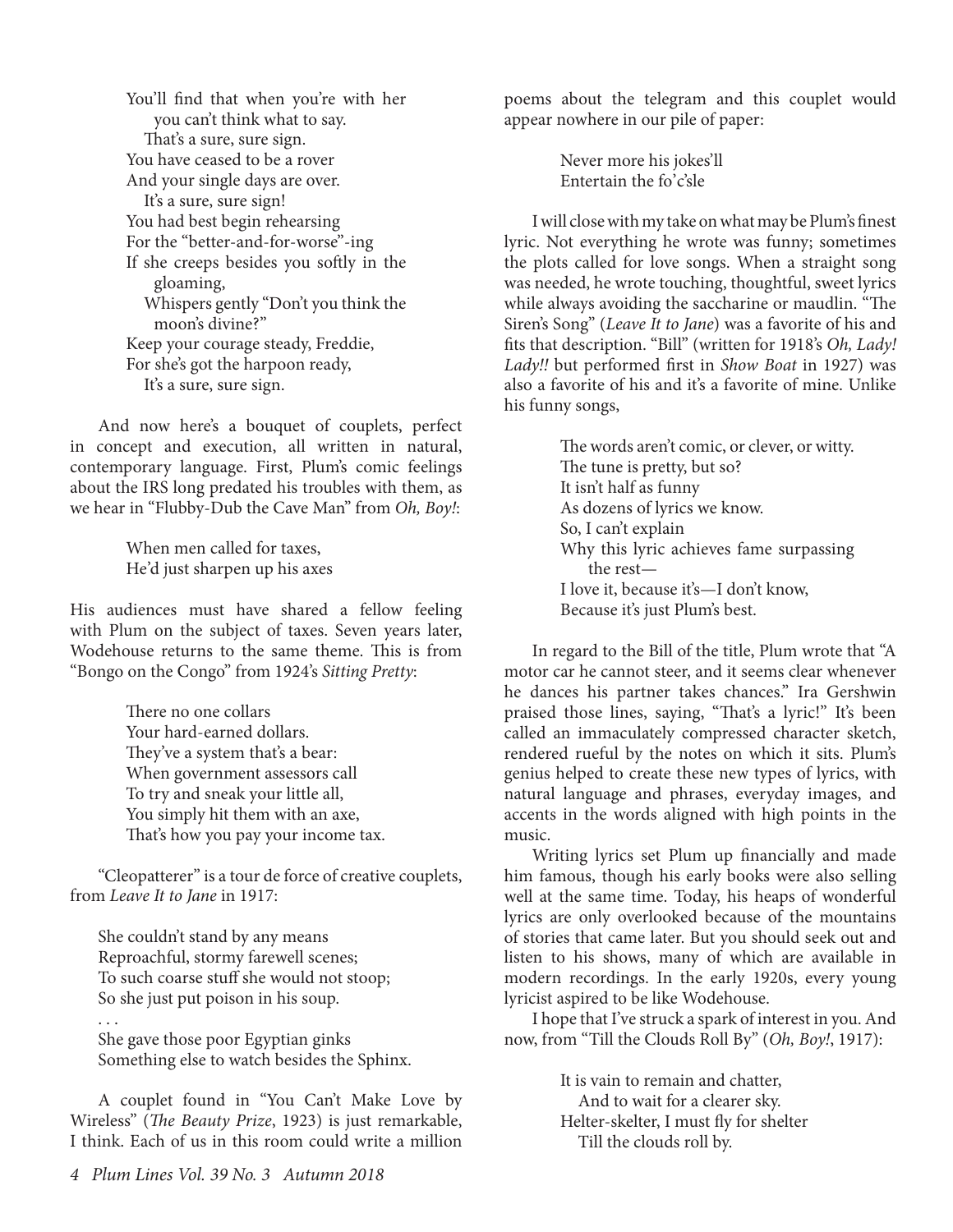

## 2019 Convention: Pigs Will Be Flying in Cincinnati

THE FLYING PIGS Chapter of TWS is pleased and excited to invite you to Cincinnati, Ohio, for the next biennial convention. You couldn't ask for a more beautiful place to spend October 17–20, 2019, than in the Queen City of the West! The weather will be glorious, and if it isn't, the Palm Court bar will give you plenty of opportunities to browse and sluice—perhaps a hot Scotch with lemon. The beautiful Netherland Hilton in downtown Cincinnati (https://tinyurl.com/ tws-cin-19) is a delight to the eye and will be within walking distance of a number of enticing sights: the National Underground Railroad Freedom Center, the Contemporary Arts Center and the Taft Museum (in the home of William Howard Taft's aunt—how good is that?), not to mention entertainment areas such as The Banks and Over the Rhine. Registration details and more will be coming in future *Plum Lines* issues. In the meantime, mark your calendars and plan to join your fellow Wodehousians for a ripping good time.

## Riveting Talks Need Riveting Speakers

A HIGHLIGHT OF every TWS convention is the<br>Saturday of Riveting Talks. While we have a few speakers in place, we are in need of more. This could be your chance to hold forth (for 20–25 minutes) on some aspect of Wodehousiana that has always fascinated you. If you are interested, please contact Bill Scrivener at Let him know what your

proposed topic is and he'll take it from there.

# A Few Quick Ones

*Thanks to all who contribute. If not otherwise noted, the Quick Ones Superstar Team of Evelyn Herzog and John Baesch have contributed the following.* 

In the September 7, 2017, *London Review of Books*, Ferdinand Mount reviewed several works, including *Inglorious Empire: What the British Did to India* by Shashi Tharoor. While Tharoor had much to say that is not in a positive vein (he argued "with . . . passion, that [the Raj] was much worse for India and the Indians" than it was for Britain), he did love "several of Britain's legacies to his country—tea, cricket, and P. G. Wodehouse."

\*\*\*\*\*\*\*

Cartoonist Harry Bliss did a "graphic review" of Norman Douglas's *South Wind* in the September 24, 2017, *New York Times Book Review*. The opening panel is the nugget of interest to TWS. The wife asks her husband how his day was, and he answers, "Well, I just finished this book I've been enjoying, sort of a mashup of Trollope, Wodehouse, and Nabokov." After his long description about the fairly sordid plot, which, according to Douglas, was "how to make murder palatable to a bishop," the husband finally asks his wife to tell him about her day. It does make us wonder how Wodehouse figures in *South Wind*.

\*\*\*\*\*\*\*<br>Henry Slesar was a "quiet-spoken, jazz-loving crime writer" who was "turning out some 500 hours of soap operas" each year in the early 1970s, according to Michael Mallory in the Spring 2018 *Mystery Scene*. Mallory said that, at the peak of his career, Slesar "counted as one of his biggest fans the English author P. G. Wodehouse."

\*\*\*\*\*\*\* In the November 2017 *Chronicles*, columnist Ralph Berry wrote of some of the history of George MacDonald Fraser (*Flashman*). It is the opening of his article where Plum is mentioned: "P. G. Wodehouse reached for Keats to describe his emotions when he read the first of [Fraser's] Flashman saga."

\*\*\*\*\*\*\* Reviewer Matthew Walther, in the June/July 2017 *First Things*, wrote of Msgr. Ronald Knox that Knox must take the silver medal as the "greatest writer of English prose in the last century." He dismisses Lytton Strachey, E. M. Forster, Evelyn Waugh, John Updike, William Faulkner, and others in favor of Knox. Walther's opening sentence assumes that everyone agrees that the gold medalist is . . . well, I don't need to name the winner, do I?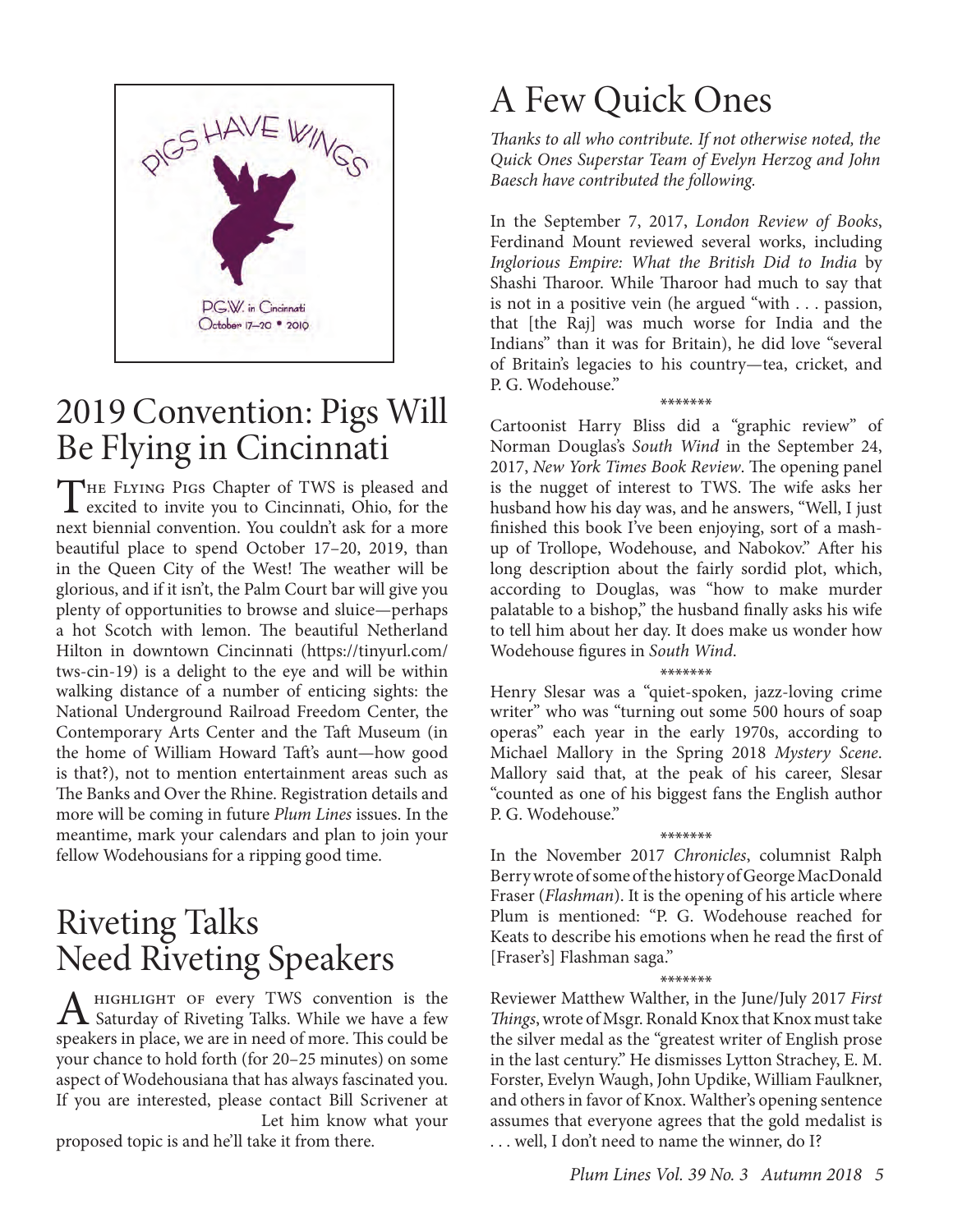# Letters & Comments

As I REACHED the final page of the Summer 2018<br>*Plum Lines*, a chill wind began to blow through the fragrant gardens of Eagle, Idaho. The hollyhocks huddled and the plump snails raced for cover. Neil Midkiff had contributed a letter debating a couple of points in my essay ("The Times of P. G. Wodehouse") from the 2017 TWS convention in D.C., published in the Spring 2018 *Plum Lines*. I realized at that point that some readers may be assuming that I had cited all my foundations when I wrote the paper. However, I use a system of distillation and blending similar to the production of maple syrup or whiskey. A large volume is reduced to the desired sweetness and density.

Literary journalism does not always follow the scientific style of showing critical letters to the original author before letter publication. Often, resolution can be achieved without rebuttal. In our case, the matter will involve at least three quarterly issues of *Plum Lines*. The millennial attention span will be challenged.

Time's role in the writings of PGW is extensive. He was influenced by time and he contributed time theories that went far beyond a linear, simplistic approach. I could only offer samples of the problems and PGW's solutions. In my history section I exposed the misconception that Wodehouse ignored historical references. Neil contested my belief that "Jeeves Takes Charge" makes the participation in WWI unlikely. "JTC" is an explanatory flashback. The events in it occurred at least six years before the recounting. Neil is correct in observing that "JTC" does not eliminate any possibility of Jeeves being in WWI. Still, it stretches imagination that our valet Jeeves could have "messed around" in the same war that killed his namesake.

Neil then relied on PGW's preface to *Blandings Castle and Elsewhere* to clarify the complex chronology of the Blandings stories. I cited *A Simplified Chronology of Wodehouse Fiction* (2011) in which Tony Ring notes the time intervals between magazine publication and *Blandings* appearance. (I did not cite *Thank You, Wodehouse* (Morris, 1981) in reference to the Blandings chronology. Morris's analytic system disgruntled me to some degree.)

I continue to believe that time issues in Wodehouse are not solved by a reliance on simplistic techniques. We have the Unifying Theory. The power of fiction continues to smooth the path.

> Seeking truth in time, **Chris Dueker**



To **Chris Dueker**, with permission to publish in *Plum Lines*: It did take my poor intellect and even poorer knowledge of Wodehousian logic some time to digest the finer points of your feature article in *Plum Lines.* After seventy-odd readings (mostly while aboard Caltrain, the finest public transit system that San Carlos has to offer), I believe I have sufficiently digested the surface layers enough to detect your main points.

My neophytic mind favored your admonition to avoid the work of Albert Einstein, but after references to so many varied and even logic-defying examples of the works of Wodehouse, I'm inclined to believe that a man's sanity is best served staying out of the works of both Wodehouse and Einstein. Of course, tilting at windmills is what keeps a mind young, so I'll continue to pick up scraps from the master.

I did really appreciate your tidy solution to the difficulties of timelines in a Wodehousian universe. Even Einstein must bend to your logic, as it takes a real fool to argue with the decrees of a librarian.

Undoubtedly, this was the best edition of *Plum Lines* to date and no doubt selling out on Amazon and at your local newsstand. As they do with James Joyce, scholars will no doubt debate the finer points of this prose for many decades and will delve to a great depth on the hidden meanings of each word. This humble reviewer can only hope that, in time, I shall be forgiven for my clumsiness in daring to comment on such an opus.



Relatively yours, Nick Carpenter San Francisco

George returned to his thoughts.

Time, as we understand it, ceases to exist for a man in such circumstances. Whether it was a minute later or several hours, George did not know; but presently he was aware of a small boy standing beside him, a goldenhaired boy with blue eyes, who wore the uniform of a page.

He came out of his trance.

*A Damsel in Distress* (1919)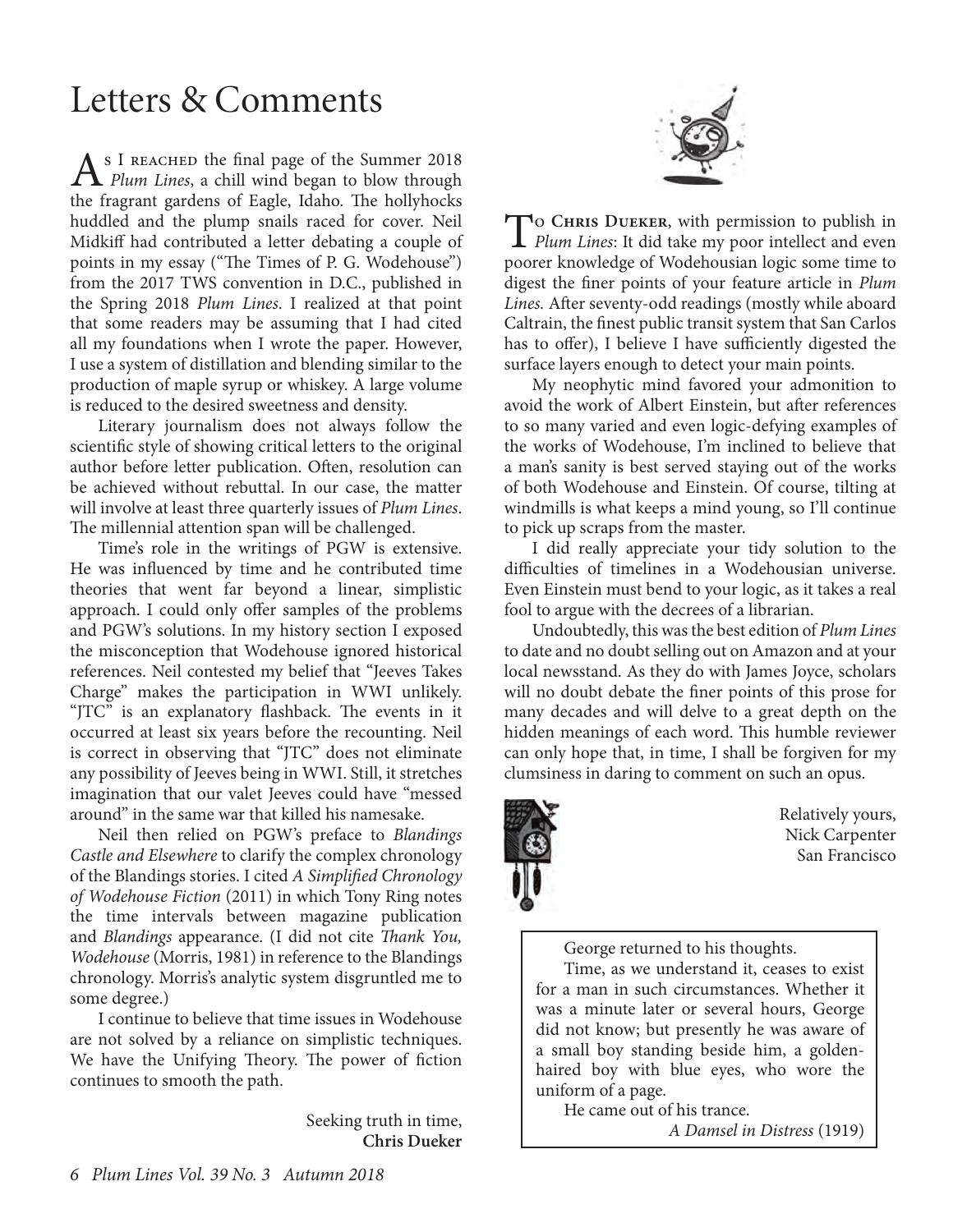### Review: *A Plum Assignment* by Gary Hall

READING *A Plum Assignment*, the new book by two<br>TWS luminaries, is a true delight. The work is a<br>and the structure of summer full of human collection of a great variety of essays, full of humor, information, and inspiration. Having the great fortune to personally know both authors only adds to the pleasure. Elliott Milstein is a past president of The Wodehouse Society. Curtis Armstrong is an actor of great repute and an aficionado not only of Wodehouse but of various musicians, actors, and writers, including Harry Nilsson, Laurel and Hardy, and Arthur Conan Doyle.

Curtis and Elliott have individually and collectively entertained and educated Wodehouse enthusiasts with their talks at TWS conventions and with their written discourses in prior issues of this journal and elsewhere. They've been fast friends for many years, and now this publication arrives on the scene and gives us a good dose of their expert commentaries.

*A Plum Assignment: Discourses on P. G. Wodehouse and His World* was published in April this year by Winch and Clutterbuck. Curtis and Elliott enlisted the aid of Ashley D. Polasek as editor as well as designer of the book and its cover.

The book is loaded with treasures. The foreword by Elin Woodger Murphy is an essential read, and the appendix contains the openings to Wodehouse's novels, which is a useful addendum to the original version of Elliott's paper "A Study of the Openings of P. G. Wodehouse"

In addition to the several articles by each author, there are connective chapters, in which each describes how these essays developed. Those descriptive sections give great insight to the humor-based relationship between the two brilliant fellows and provides other anecdotes that give continuity to the works across the years. There's a bit of fun banter from time to time, including the controversy, myth, and mystery of how the two originally met and how they began to share their mutual admiration for Wodehouse's works. There's also a bit of life adventures tossed in along the way. Short tasty bits between the main courses (like "Only the Appetizer," "Quite the Best Talk Ever," "Virtually Vibrating with Pride," and "Who Is This Remarkable Boy?") are sure to satisfy.

As I read through the papers, many of which had already crossed my desk (or, technically, my computer) on their way to being published in *Plum Lines*, I was again refreshed by the depth and breadth of Curtis's



and Elliott's Wodehousean scholarship and insight. But most importantly, these essays help explain why we are all so enamored of Wodehouse, who passed away more than forty years ago yet continues to make a deep impression on all of our lives. I revel in any discourse that continues to discover new information about how such lasting brilliance came about from one author, and how an author of such light fare sits at the pinnacle of English literature.

Messrs. Armstrong and Milstein have different styles, which adds much flavor to the book. It's difficult for me to not hear their respective voices delivering their words, and perhaps my comment here is as much on the men as the writing, but Curtis brings an effervescence, a bubbly cheer to his essays, while Elliott speaks with a gentle British formality (that's high praise from me) that perpetually surprises with a sparkling American wit through his words, done very naturally and flawlessly. No wonder the two complement each other so well.

Some will recognize the titles: "Nodders I Have Known: Wodehouse's Hollywood and Mine," "The Nature and Development of the Imposter in the Works of P. G. Wodehouse," "Under the Influence of Laughing Gas," and many more.

The paperback book is listed at \$16.95 on Amazon; you'd best get it now—the collectors will be jacking up the price astronomically. You will enjoy this volume—a must for your Plummy shelf.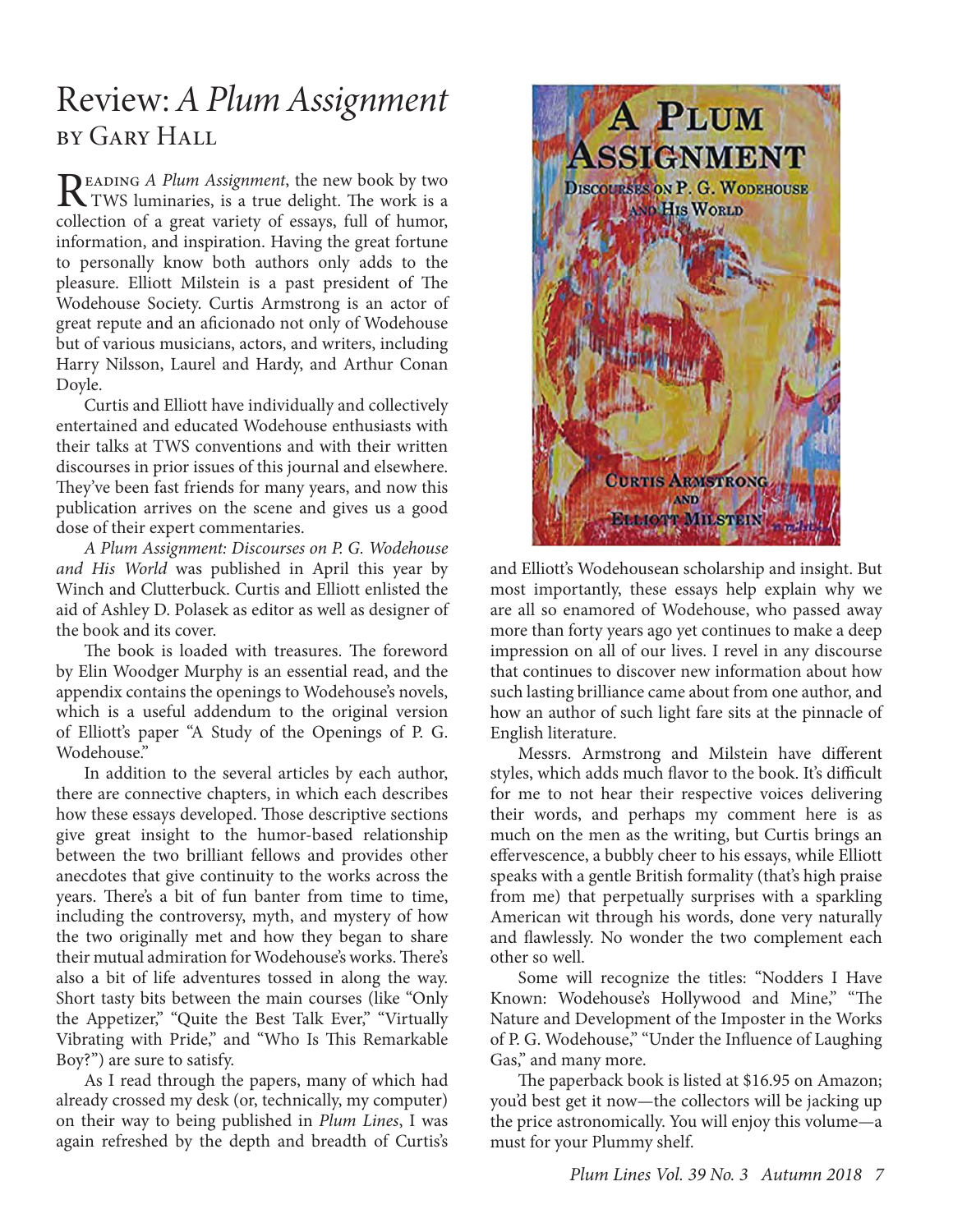### "Reduce to a Spot of Grease": P. G. Wodehouse and Harry W. Flannery by Todd Morning

Harry W. FLANNERY was a CBS News<br>
correspondent who interviewed P. G. Wodehouse on the radio from Berlin in 1941. He later reported on his encounters with Wodehouse in his book *Assignment to Berlin*, published in 1942 in the United States and Britain. In her 1982 biography of Wodehouse, Frances Donaldson wrote: "In the course of time Plum grew to dislike Flannery almost more than anyone else he met in his life." A September 3, 1945, letter from Wodehouse to Guy Bolton backs Donaldson's claim: "Tear the insides of the blighters, laddie. (I am all full of vim and venom just now, as I am in the middle of the chapter of my camp reminiscences in which I reply to my critics, notably Mr. Harry W. Flannery, who I propose to reduce to a spot of grease. I am living on raw meat, and human life is not safe within a mile of me.)"

What did Flannery do to spark such ire in the usually affable Wodehouse? First, let's provide some background. Harry W. Flannery replaced William Shirer as the CBS correspondent in Berlin in the autumn of 1940. At that time the United States was neutral, and American newspaper and radio correspondents were permitted to report from Germany, although they operated under strict censorship. Flannery wrote that he first met Wodehouse in January 1941 at the Tost internment camp where the author was being held as an enemy alien. The two had other encounters at the Adlon Hotel in Berlin after Wodehouse's release from internment. In June 1941, Flannery interviewed Wodehouse over CBS radio, shortly before the latter began his five infamous broadcasts over German radio. Wodehouse biographer Robert McCrum wrote: "Even before the five talks had been transmitted, it was his interview with Harry Flannery of CBS—the first time Wodehouse's voice was actually heard on the airwaves—that did the most immediate damage to his reputation. The CBS broadcast preceded his own talks by several days, but it became hopelessly confused with Wodehouse's scripts and contributed to the bad publicity he was now attracting every time he opened his mouth in Berlin."

In his account of the CBS interview, McCrum wrote: "Fatally, too, [Wodehouse] trusted Flannery and misread his interests." McCrum goes on to write that Flannery was "a committed anti-Nazi who saw the interview as an opportunity to extract maximum

propaganda value from Wodehouse, whom he believed to be a mixture of dupe and collaborator." The portrait of Wodehouse presented in *Assignment to Berlin* makes it clear that Flannery had no respect for Wodehouse (more on this later), but it may be a stretch to say that he saw the interview as an opportunity to extract propaganda value. In his book, Flannery explains that his motivation for interviewing Wodehouse came from a reporter's desire to snag a big story first. Flannery relates a conversation that he had with Werner Plack, who knew Wodehouse before the war and was assigned by the German government to work with American reporters: "That afternoon, Plack said that he could not tell me the whole Wodehouse story yet, but he assured me that no other correspondents knew about it. It was worrisome to hold a story so long, but since I could not get the story past the censors until one of the Nazi officials gave approval, there was nothing to do but wait." Flannery goes on to relate how he kept the story of Wodehouse's release from internment as an exclusive for CBS.

Regarding the interview itself, McCrum wrote: "This 'interview,' following CBS custom, was scripted in advance by Flannery, shown to Wodehouse for his approval, and then performed by the two men in a live radio feed to New York." Although a scripted interview would seem to breach journalistic standards, Flannery had no choice in the matter. The requirement for scripted interviews was imposed by the Nazis. At one point in his book, Flannery quotes himself letting loose on the Nazi officials who oversaw his broadcasts: "You censor the scripts and you have a man to see that I don't deviate from it. You make recordings to see that I don't even use inflections to cast doubt on what I say. You control everything that goes out of here." In addition, the amount of airtime that Flannery received for his reports from Berlin was precisely allocated and very short. Under these conditions an unscripted interview would have been difficult even if it had been permitted.

The response to the interview did not go well for Wodehouse. McCrum accurately points out that the public reaction was mostly negative. Reading through the transcript of the interview, which is printed in its entirety in *Assignment to Berlin*, it's clear that he tried to project cheerfulness in the face of adversity. It would have been best, however, if he had omitted such lines as: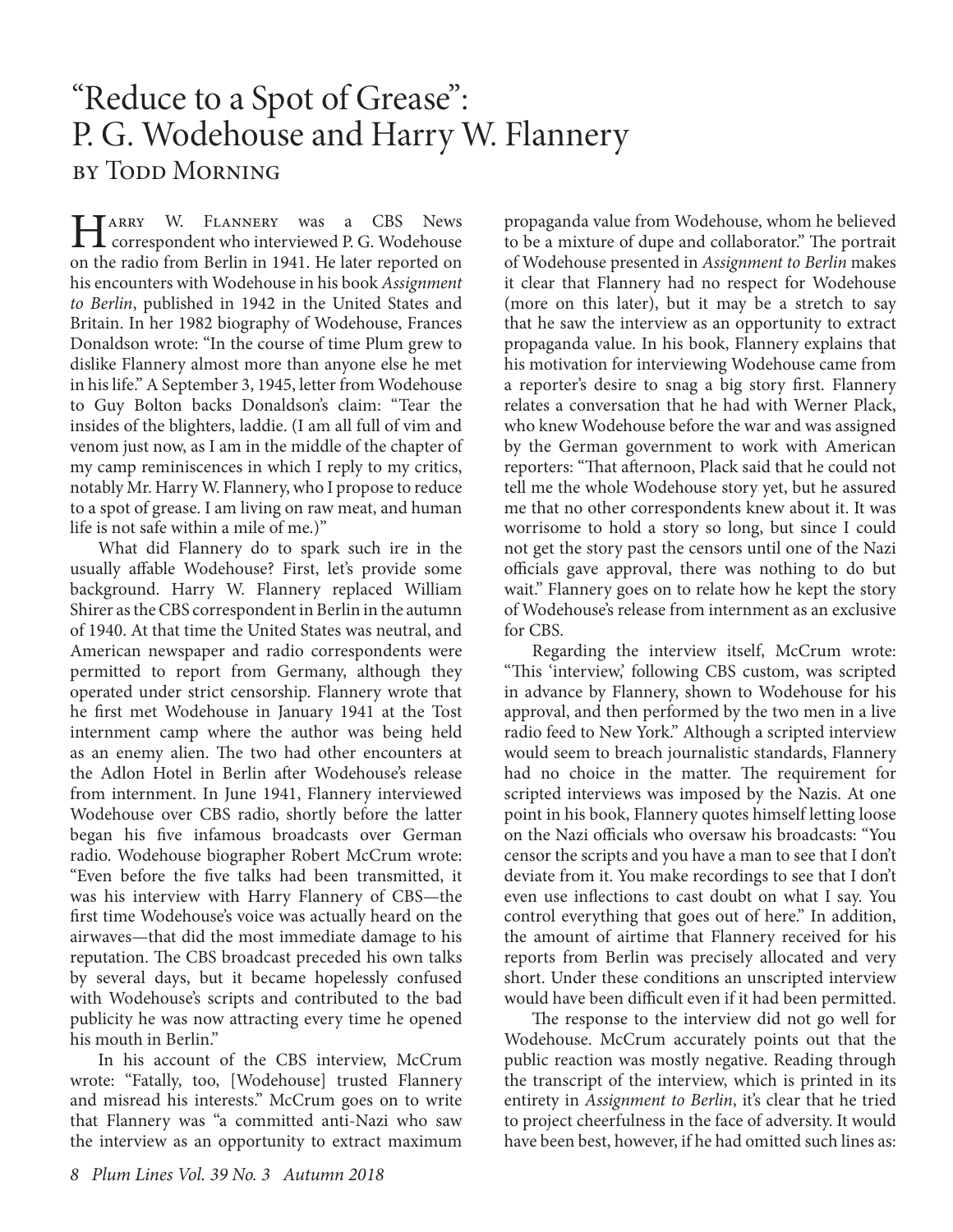But I'm living here at the Adlon—have a suite on the third floor, and a very nice one, too and can come and go as I please.

. . . But I'll tell you something about the war and my work that's been bothering me a great deal. I'm wondering whether the kind of people and the kind of England I write about will live after the war—whether England wins or not, I mean.

As soon as the Wodehouse interview finished, the CBS broadcaster Elmer Davis interjected his own thoughts from the studio in New York. Davis said that it was all well and good that Mr. Wodehouse was released from internment. He then reminded the audience that many Nazi prisoners, especially in places such as Dachau, were not so fortunate. Interestingly, no Wodehouse biographer mentions that Davis's remarks led to the Nazis banning CBS from broadcasting for about two weeks. Flannery describes how he was called into the office of a Nazi censor and told: "We have reports about the comments made by your man Davis about the release of Mr. Wodehouse, and we are sorry, but you can't broadcast any more." After much haggling with Nazi officialdom, Flannery was able to return to the airwaves on July 12, 1941. The banning of CBS because of Davis's remarks received wide coverage in American newspapers.

Wodehouse bears much of the blame for the CBS interview. After all, he could have amended the script or even refused to be interviewed. Wodehouse had no control, however, over his unflattering portrayal in *Assignment to Berlin*. I've read the book twice and found it interesting. Flannery wrote from firsthand experience about how the Germans coped with rationing and the British bombing raids, as well as his struggles to do his job as a reporter despite roadblocks thrown up by the Nazis, and his visits to the German side of several battle fronts. It was written quickly (Flannery didn't return to the United States until mid-October 1941; the book was published just eight months later, at the end of June 1942) and was meant to boost the American war effort. (It was published by Knopf as part of a series called "Books for Wartime.")

About fifteen pages of *Assignment to Berlin* cover Flannery's encounters with Wodehouse in Germany. How accurate is his account? Before I move on to what he said about Wodehouse, I think it is best to let Wodehouse have a say. He would not have fully known what Flannery had written about him until after the liberation of Paris in August 1944. On December 30,

1944, he wrote this from Paris to his friend William Townend:

The unfortunate thing was not being able to contradict the lies told about me at the time. It's hopeless to do so three or four years later. Flannery's book, for example. Not a word of truth in it. Nobody ever came down to the camp to talk to me about being released and making talks on the radio. And all the conversations he reports as taking place between himself and me were non-existent.

I only saw the man three times, once when he got me to talk to him on the radio, another time when I came up to Berlin and ran into him having dinner at the Adlon, when I stopped by the table and said about a dozen words, and the third time when Ethel arrived. From his book you would think we were always together. I wish, by the way, when people invent scenes with one they wouldn't give one such rotten dialogue. Can you imagine me saying some of the things he put into my mouth? But I suppose there is nothing to be done about it now.

Flannery first met Wodehouse at the German internment camp in January 1941. He reported that Wodehouse told him he was working on a novel called *Money in the Bank*. Flannery also included this exchange:

Wodehouse asked if there were any motion-picture offers for his latest novel. "I hope agents know I am receptive," he declared. "And say," he went on, "what does the United States government do about the income tax of a person in one of these places. How do I pay income tax?" I suggested the government might be left to worry about that.

"But they find you, you know," said Wodehouse.

Their next meeting was at the Adlon Hotel after Wodehouse's release. After this meeting, Flannery received word that CBS would like to have Wodehouse interviewed on the air. He mentions going through the script of the interview with Wodehouse:

Among the questions I planned to ask him was what he thought of the Russian campaign. Wodehouse proposed saying, "The bigger they are the harder they fall."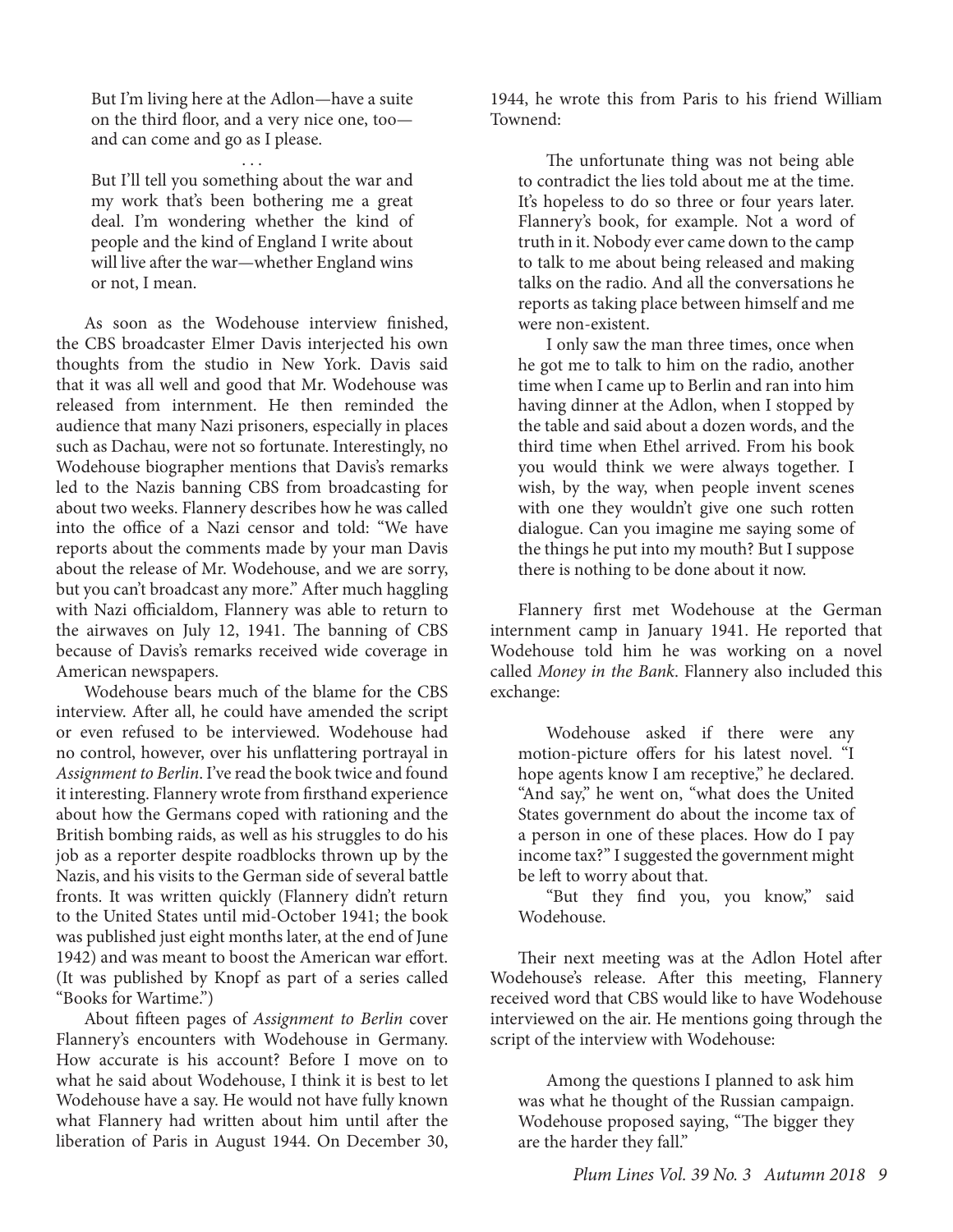I cautioned him against that. "That predicts Nazi victory," I said. "You can't do that."

"Why not?" he asked.

"We're fighting the Nazis. Any such reply would be propaganda or worse, coming from you."

Wodehouse thought a moment. "Do you know," he said, "I wouldn't have thought of that."

Flannery says that he learned of Wodehouse's intention to broadcast on German radio just after the interview. According to Flannery, he advised Wodehouse against it. Wodehouse, however, failed to comprehend why people in Britain and America would be upset by his broadcasting over Nazi radio. Flannery also mentions that the Germans offered to let Wodehouse do his broadcasts over NBC or CBS, instead of Nazi radio, but both networks turned this down.

In his account of his final meeting with Wodehouse, Flannery is openly sarcastic and does not hide his dislike of the British humorist. He ran into Wodehouse at the Adlon after Wodehouse had returned to Berlin from the German countryside to record more broadcasts:

Some weeks later I was having luncheon in the Adlon when Wodehouse came by. I asked him to sit down and have a drink.

"And how are you?" I asked.

"I'm beastly tired today," he said. "You see, they had no chauffeur for me today, and I had to come in on the train."

Poor prisoner of war.

"And how is Mrs. Wodehouse?"

"Why, she's well enough, but she's frightfully upset. You see, one of her trunks hasn't arrived and it's the one with the dinner dresses in it. She likes to dress for dinner every night."

That was too bad.

*Assignment to Berlin* received mostly favorable reviews and was on the bestseller list in the summer of 1942. The reviewers never questioned Flannery's account of his conversations with Wodehouse. In an example of how muddled things can get, the syndicated book critic John Selby, whose column appeared in many small- and medium-market American newspapers, wrote: "The neatest job is done on P. G. Wodehouse. Mr. Flannery says that Wodehouse accepted favors such as estates and freedom out of guilelessness." Nowhere in his book does Flannery write that Wodehouse accepted such favors in return for broadcasting. Yet how many Americans read Selby's statement and believed it?

Flannery also went on a lecture tour of the United States and Canada in 1942, and all the contemporary newspaper accounts I've found of his lectures mention that Wodehouse was discussed at each talk.

In Britain, Flannery's book was published in September 1942. British reviewers were also happy to pass on to their readers his unflattering comments about Wodehouse. In a November 1, 1942, report from London to the *New York Times*, columnist Herbert W. Horwill wrote: "The account given in Harry W. Flannery's *Assignment to Berlin* of its author's interview with P. G. Wodehouse has received considerable attention here." Horwill went on to assert, "It is significant that, whereas Wodehouse's books were formerly in great demand at our public libraries, it is seldom that one of them is now missing from our shelves." (Readers may remember that my articles in the Winter 2014 and Spring 2015 issues of *Plum Lines* cast doubt on the notion that the British public stopped checking out Wodehouse books from libraries during the war.)

Robert McCrum, in his biography of Wodehouse, discusses Wodehouse's relationship to Harry Flannery in a few pages. Frances Donaldson, however, makes Flannery's statements about Wodehouse a major focus of her biography. In particular, Donaldson investigates this claim from *Assignment to Berlin*: "Plack had gone to the camp near Gleiwitz to see Wodehouse, found that the author was completely without political sense, and had an idea. He suggested to Wodehouse that in return for being released from the prison camp he write a series of broadcasts about his experiences; there would be no censorship and he would put them on the air himself." Donaldson calls this "the most damaging statement that has ever been made about the whole affair and one that until now has not been answered publicly."

Donaldson had it right. A quid pro quo agreement of release from internment in exchange for the broadcasts would have made it difficult for Wodehouse to claim that he just made a stupid mistake but had not committed a crime. Major E. J. P. Cussen summarized this neatly in his 1944 report to the British government on Wodehouse's activities in Germany:

If, of course, enquiries in Germany show that Wodehouse obtained his release upon the condition that he should broadcast, the intention to assist the enemy will become plain indeed. If, on the other hand, the account given by Wodehouse in his statement is confirmed, it may be that a jury would find difficulty in convicting him of an intention to assist the enemy.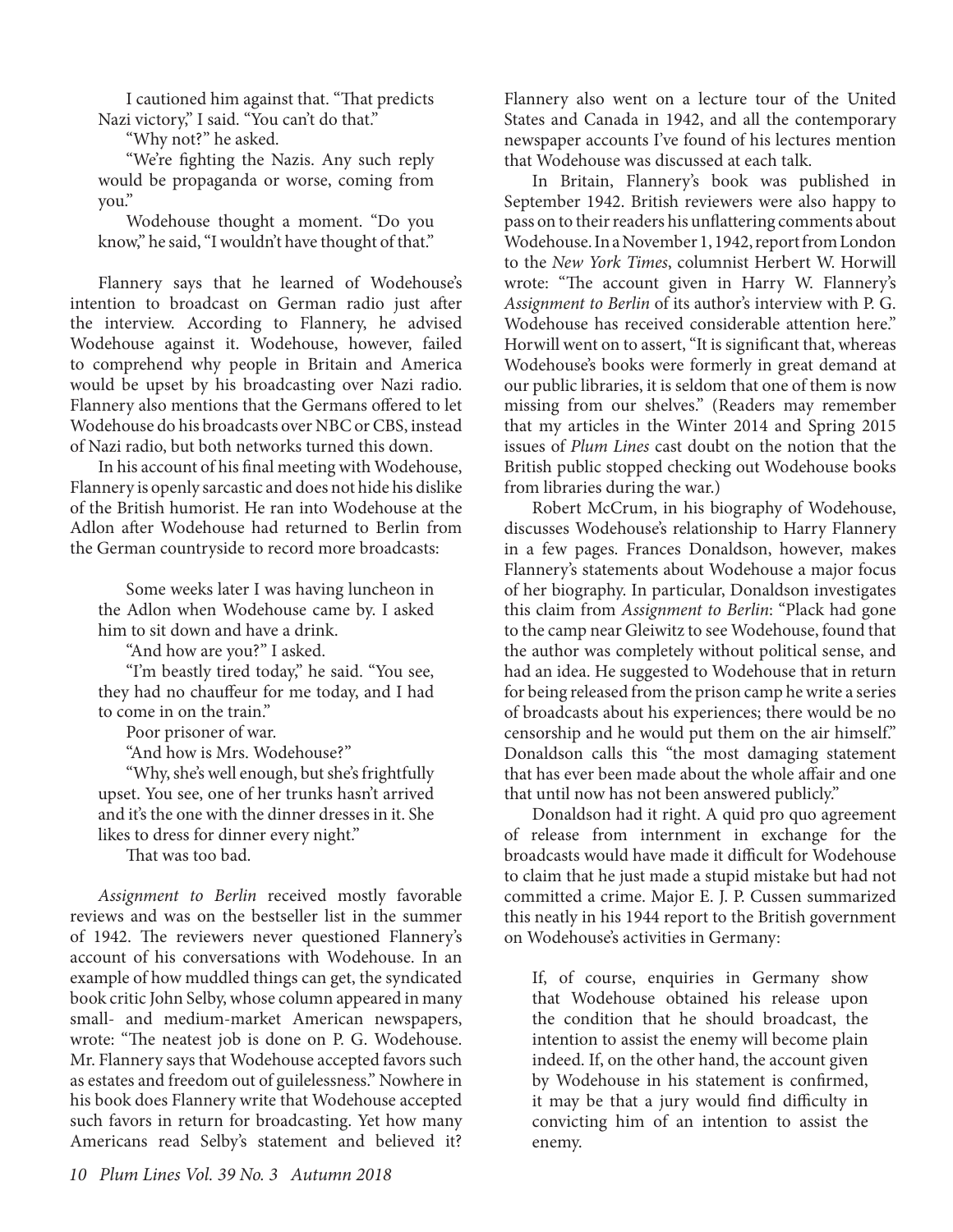Donaldson went so far as to seek out Werner Plack, who denied making such a deal with Wodehouse. She mentions that Plack also denied that there was a deal in letters to another Wodehouse biographer, Richard Usborne. With the war long over, Plack had no good reason to lie. Since the Cussen report clearly states that the case against Wodehouse would hinge on the discovery that a deal had been made, the fact that no prosecution was attempted shows that the British investigators found no evidence of a deal.

Wodehouse himself went so far as to write to Flannery's London publisher in 1945. He denied making a deal with Plack and also denied having ever met Plack until his release from the internment camp (which wasn't true since he had met Plack in Hollywood in the 1930s). He ended the letter with: "If Mr. Flannery cares to write to me admitting that he was mistaken, I shall not pursue this matter."

Flannery replied to Wodehouse: "Whether Plack went to the camp himself, had someone else go, or arranged your release on information otherwise obtained from the camp, is irrelevant. In any case Herr Plack told me that he had not only arranged your broadcasts, but those of others to follow."

Donaldson points out that this response dodged the question of whether Wodehouse obtained his release by agreeing to broadcast. As George Orwell wrote in his 1945 essay "In Defense of P. G. Wodehouse": "The striking of an actual bargain between Wodehouse and Plack seems to be merely Flannery's own interpretation."

*Assignment to Berlin* also includes other inconsistencies. For example, Flannery states that he spoke with Wodehouse in the internment camp in January 1941. Yet only six months later, in June 1941, Flannery gives this description of meeting Wodehouse at the Adlon:

I strolled in, looked around, and found a man that fitted Wodehouse's description at a table with three other men.

"Mr. Wodehouse, I believe," he said. "Why, yes," he said. "How did you know?" I introduced myself and told him I wanted to talk with him.

Why is it that Wodehouse and Flannery needed to introduce themselves when they had met just six months before? Under normal circumstances this might happen, but Wodehouse would certainly remember talking to an American journalist in the internment camp, and a good reporter would not have forgotten what Wodehouse looked like in so short a time. In



*Harry W. Flannery*

addition, in *Assignment in Berlin*, Flannery offers no evidence for this June 1941 meeting at the Adlon.

By this time, the Wodehouse plot was evident. It was planned to be one of the best Nazi publicity stunts of the war, the first with a human angle. Plack knew that the broadcasts would tell some unpleasant truths about the Nazis, but that they would be lightened by the Wodehouse wit. He knew that Wodehouse would not be dangerously critical; he never was. He could be trusted to write a script that would need no censoring, and since he was Wodehouse he would gain an audience for Nazi programs.

With better reporting, Flannery would have discovered that the Berlin broadcasts did not result in pro-Nazi propaganda: they were not one of the best Nazi publicity stunts of the war. They only produced condemnations of Wodehouse on both sides of the Atlantic. In fact, few Americans seem to have listened to the broadcasts. There's no doubt, however, that *Assignment to Berlin* damaged Wodehouse's reputation.

And since Wodehouse never published his camp memoirs (referred to in his letter to Guy Bolton, quoted at the beginning of this article), he never told his side of the story of his dealings with Flannery. We'll let Wodehouse have the last word and leave it at that (for now): "It's just that these blighters have to try to sell their books by inventing sensational things." (Wodehouse to William Townend, February 24, 1945)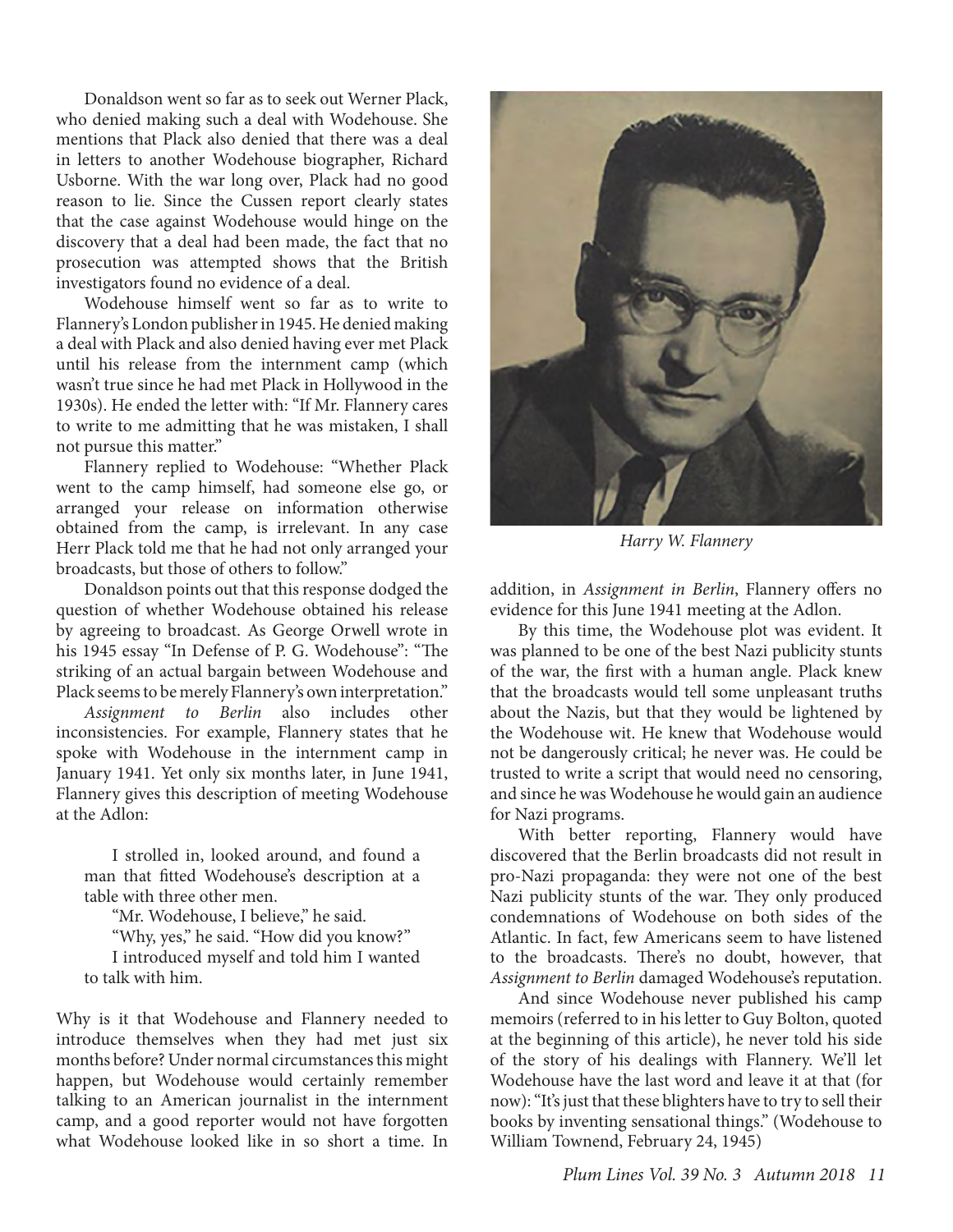# Wodehouse's Peers in Comedy, Part Three

#### by Michael Dirda

*Pulitzer-Prize-winning columnist Michael Dirda (*Washington Post) *spoke at the 2017 TWS convention, where he recommended other writers of humor. Parts One and Two were published earlier; we now conclude with the balance of Michael's selections.*

#### **(5)**

BETWEEN 1899 and the outbreak of World War I,<br>Edith Nesbit (1858–1924) scribbled one juvenile masterpiece after another. In the United States, however, Nesbit isn't anywhere near as well-known as she deserves to be, given her delightful humor, sprightly and conversational style, and all-around irresistibility.

In *The Story of the Treasure Seekers* the six Bastable siblings decide to start a penny newspaper, *The Lewisham Recorder*, chockablock with *faits divers*, such as this piece of useful knowledge from Horace Octavius, the youngest member of the family: "It is a mistake to think that cats are playful. I often try to get a cat to play with me, and she never seems to care about the game, no matter how little it hurts." Naturally, there's a classified section, too: "Legal answer wanted: A quantity of excellent string is offered if you know whether there really is a law passed about not buying gunpowder under thirteen.—Dicky."

Critically savvy readers will recognize that the Bastables, like Don Quixote and Madame Bovary, regularly perceive the quotidian world around them through the distorting lens of favorite books. As a consequence, even the most common activities take on an air of romance. Thus, the poetic Noel—author of "Lines on a Dead Black Beetle That Was Poisoned" refers to the tin cup at a public water fountain as "a golden goblet, wrought by enchanted gnomes." When Alice employs a divining rod to locate hidden treasure, she wholeheartedly acts out her part as a pagan priestess: "The magic rod has spoken," said Alice; "dig here, and that with courage and dispatch. . . . Dig an you value your lives, for ere sundown the dragon who guards this spoil will return in his fiery fury and make you his unresisting prey."

In my favorite episode, the siblings play bandit and capture the obnoxious neighbor boy Albert for ransom. Oswald addresses their prisoner:

"There will be no violence," said Oswald, "no violence. But you will be confined in a dark, subterranean dungeon where toads and snakes

crawl, and but little of the day filters through the heavily mullioned windows. You will be loaded with chains. . . . Straw will be your pallet; beside you the gaoler will set a ewer—a ewer is only a jug, stupid; it won't eat you—a ewer with water; and a mouldering crust will be your food."

Oswald also addresses the imagined reader—a narrative technique that runs throughout Nesbit's work—to correct any possible misunderstandings: "You may think we had no chains, but you are wrong, because we used to keep two other dogs once, besides Pincher, before the fall of the fortunes of the ancient House of Bastable. And they were quite big dogs."

Following the success of *The Treasure Seekers*, Nesbit would go on to relate further adventures of the Bastables in *The Wouldbegoods* (1901) and *The New Treasure Seekers* (1904). These were followed by the three great fantasies: *Five Children and It*, *The Phoenix and the Carpet*, and *The Story of the Amulet*. While her realistic and rather dark novel *The Railway Children* is today her most famous book, the most intricate and best is *The Enchanted Castle* (1907), half P. G. Wodehouse, half philosophical romance. Because of illness in the family home, Gerald and Jimmy are compelled to spend their vacation with their sister Kathleen at her deserted boarding school, under the guardianship of her French teacher. Almost immediately they discover a cave that leads them into a magical-seeming realm, dominated by an Italianate villa surrounded by gardens. Before long, the children and a new friend named Mabel learn that the statues in the garden come alive at night and that the owner of the villa is an impoverished young nobleman. He still pines for his lost beloved, reportedly spirited away to a French convent. Will the parted couple ever find each other again?

"Oh, he'll find her all right,' said Mabel, 'when he's old and broken down, you know—and dying; and then a gentle Sister of Charity will soothe his pillow, and just when he's dying she'll reveal herself and say: 'My own lost love!' and his face will light up with a wonderful joy and he'll expire with her beloved name on his parched lips."

The Wodehousean aspect of *The Enchanted Castle* is evident, even without the bumbling crooks, Keystone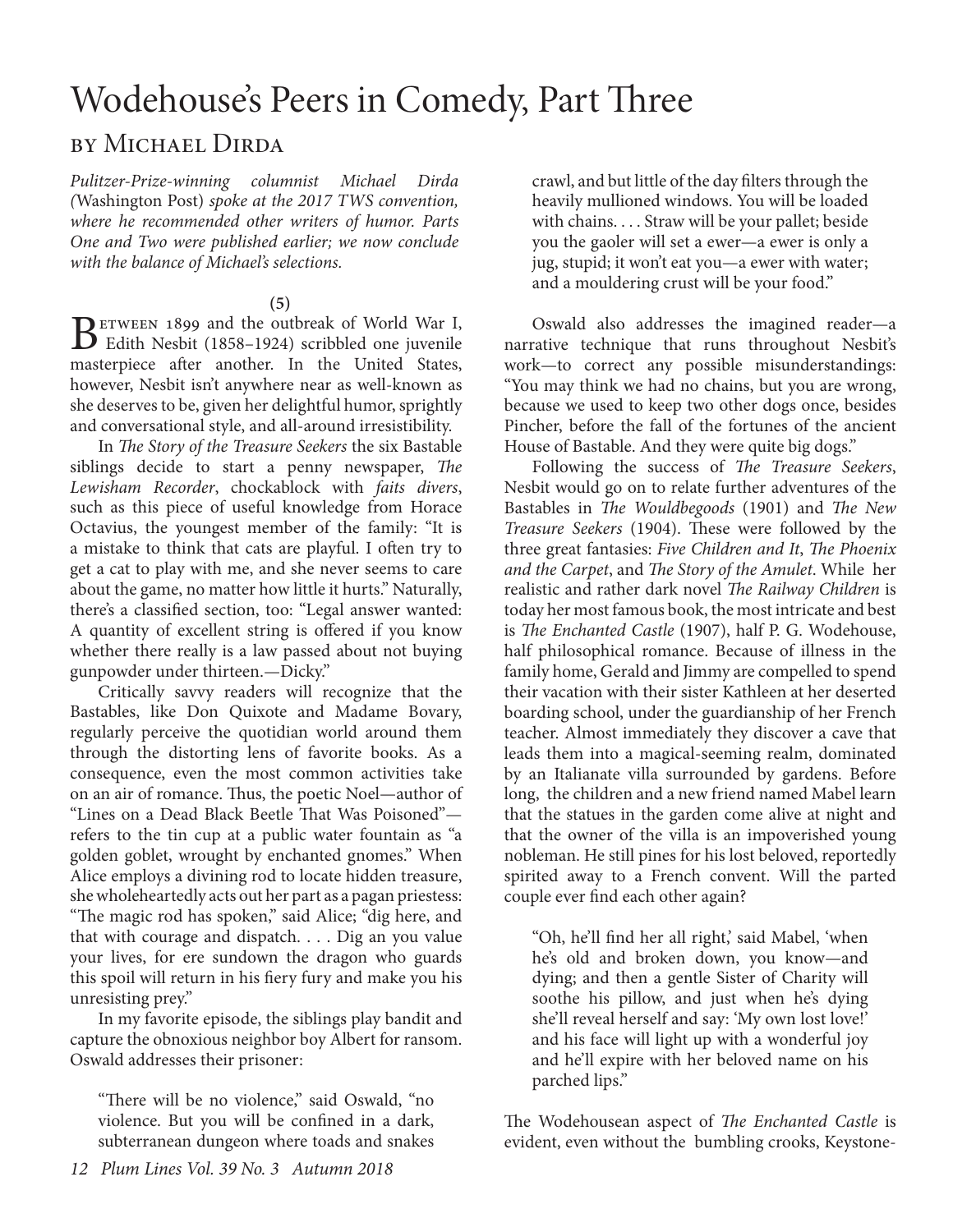style cops, and a background love story to rival *Only a Factory Girl*. Above all, the writing is understatedly witty throughout, as when Mabel—who has become invisible—must compose a note to explain her "absence":

Dear Aunt, I am afraid you will not see me again for some time. A lady in a motor-car has adopted me, and we are going straight to the coast and then in a ship. It is useless to try to follow me. Farewell, and may you be happy. I hope you enjoyed the fair. Mabel.

**(6)**

To THIS DAY the name Ronald Firbank too often<br>provokes a snicker or a giggle when it is recognized<br>the later provides a share all too present to fatter's at all. For many, he is only an all-too-gay writer, fiction's pastry chef, the author of airy-fairy tales of randy prelates, creamy altar boys, and upper-class matrons who yearn to have their pet dogs baptized or their faces enshrined in the stained-glass windows of a cathedral. The very titles of his finest books suggest the fey and the fatuous: *Vainglory* (1915), *The Flower Beneath the Foot* (1923), *Concerning the Eccentricities of Cardinal Pirelli*  (1926).

In fact, Firbank (1886–1926) should be honored as a great master of twentieth-century literature, one whose books—along with those of Wodehouse taught narrative economy, lightness of touch, and speed to a generation of comic writers, among them Evelyn Waugh and Anthony Powell.

Firbank ushered in this literary revolution by simply cutting the dull stuff out of his books. He discarded leisurely descriptions and stripped dialogue of its "he saids" and "she saids." For instance, to evoke accurately a crowded cocktail party (in *Valmouth*, 1919), an entire page is devoted to mere snatches of conversation, just the bits that might be overheard by someone wandering a little hazily around the room with a glass of sherry in his or her hand:

"Heroin."

"Adorable simplicity."

"What could anyone find to admire in such a shelving profile?"

"We reckon a duck here of two or three and twenty not so old. And a spring chicken *anything to fourteen*."

"My husband had no amorous energy whatsoever; which just suited me, of course."

"I suppose when there's no room for another crow's-foot, one attains a sort of peace?"

"I once said to Doctor Fothergill, a clergyman of Oxford and a great friend of mine, 'Doctor,'" I said, 'oh, if only you could see my—  $\overline{\phantom{0}}$ "

"*Elle* é*tait jolie! Mais jolie! . . . C'*é*tait une si belle brune . . . !* "

"Cruelly lonely." "Leery. . . ." "Vulpine." "Calumny."

And so forth, funnier and funnier. Firbank's nine slender novels are awash in white space, sentence fragments, dashes, italics, ellipses. "I think nothing of filing fifty pages down to make a brief, crisp paragraph or even a row of dots." For Firbank unheard music was nearly the sweetest of all.

Above all, Firbank remains unremittingly, gloriously campy. A Miss Missingham, author of *Sacerdotalism and Satanism*, remarks that the towers of a cathedral at twilight resemble "the helmets of eunuchs at carnival time." Another character's over-elaborate dress calls to mind "a St. Sebastian with too many arrows." Lady Georgia Blueharnis observes that the hills near her estate "would undoubtedly gain if some sorrowful creature could be induced to take to them. I often long for a bent, slim figure to trail slowly along the ridge, at sundown, in an agony of regret."

Perhaps the apex of Firbankian repartee occurs in his play *The Princess Zoubaroff* (1920), when Nadine introduces her husband Adrian to Blanche. Here is the dialogue:

Nadine: "My husband." Blanche [*genially*]: "I think we've slept together once?" Adrian: "I don't remember." Blanche: "At the Opera. During *Bérénice!*"

Every word of this is perfect, but Blanche's stage direction—"genially"—strikes me as even more drily brilliant than Adrian's reply.

#### **(7)**

ALL SIX BOOKS in E. F. Benson's cycle about Emmeline<br>Lucas and Elizabeth Mapp are quite irresistible, but their humor—subtle, malicious, ever-fresh emphasizes situation over language. Again and again, "Lucia" finds her dictatorship of local society threatened, and she must outmaneuver adversaries on many flanks.

All the novels—starting with *Queen Lucia* are masterly send-ups of the syrupy civilities and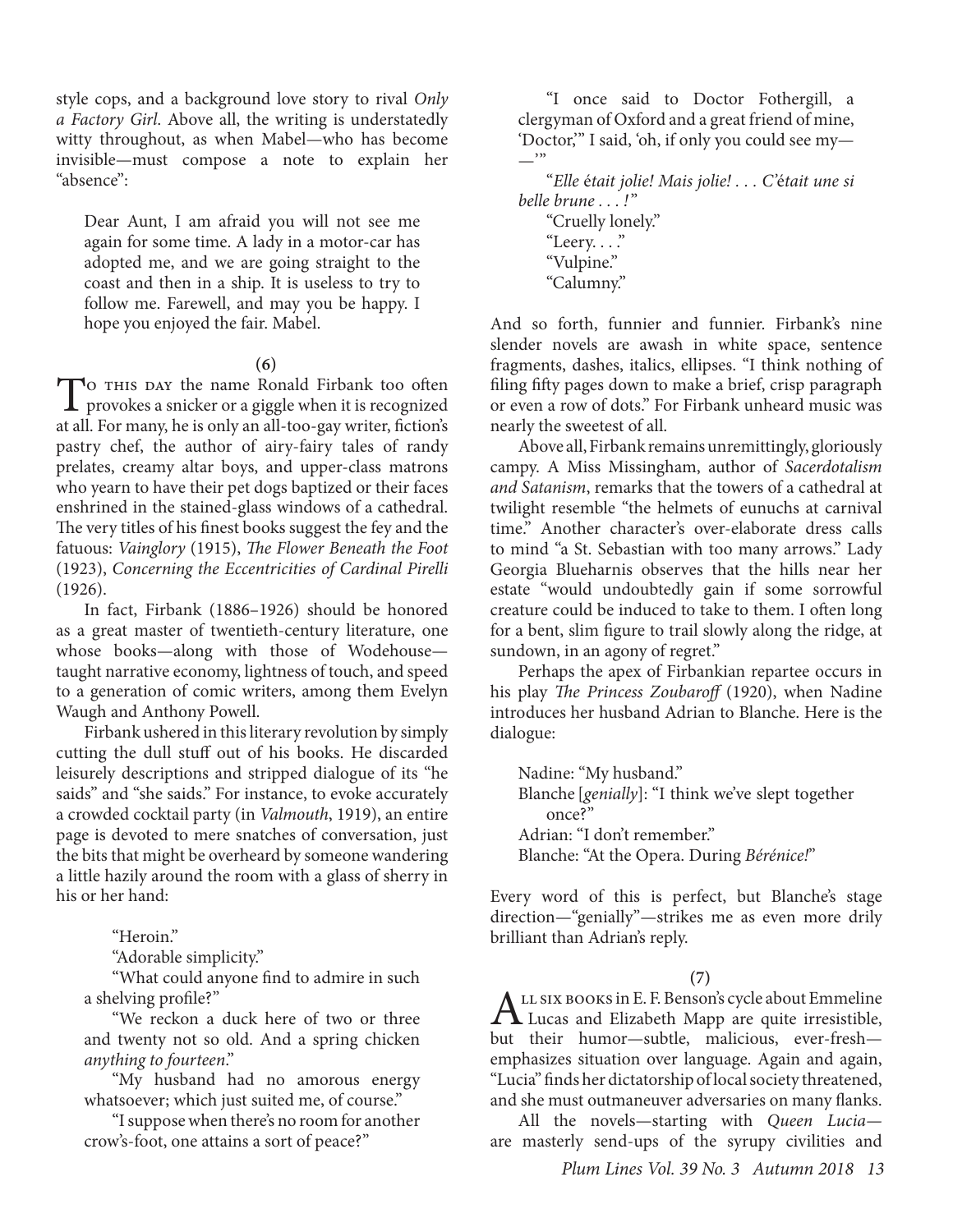hypocrisies of daily life. Who can forget Lucia's kitschy "Shakespearean" garden? Or how she pretends to take a lover so as to seem more attractive to London society? In *Miss Mapp*, the huffing Navy man Captain Puffin suffers a seizure, falls forward into his soup—and drowns. At the opening of *Lucia in London*, Georgie Pillson—Lucia's epicene neighbor and ally—extends his sympathies after the death of a wealthy aunt: "Georgie held her hand a moment longer than was usual, and gave it a little extra pressure for the conveyance of sympathy. Lucia, to acknowledge that, pressed a little more, and Georgie tightened his grip again to show that he understood, until their respective fingernails grew white with the conveyance and reception of sympathy. It was rather agonizing, because a bit of skin on his little finger had got caught between two of the rings on his third finger, and he was glad when they quite understood each other."

In *Mapp and Lucia*, Benson brings his two greatest characters into direct conflict. After the death of her husband, Lucia decides to leave the village of Riseholme and move to Tilling, a port city rather like Rye (where Benson lived, eventually becoming mayor). Before long, Tilling's established society queen, Elizabeth Mapp, is launching foul plots to prevent the dynamic Lucia from further captivating a local major, a clergyman who chatters away in a comic Scots dialect, and a woman known as Quaint Irene, reportedly based on the famous lesbian Radclyffe Hall. Dinner parties, art competitions, bridge games, and catty conversation drive the novel to its famous climax, in which the two rivals are swept out to sea while clinging to a kitchen table.

It's hard to quote from the Lucia books, for so much of their tone depends on context. But here's Mapp, on her way to purloin the closely guarded recipe for the scrumptious Lobster à la Riseholme: As she passes some servants on their way to a whist drive, she "wished them a Merry Christmas and hoped they would all win. (Little kindly remarks like that always pleased servants, thought Elizabeth; they showed a human sympathy with their pleasures, and cost nothing; so much better than Christmas boxes)."

#### **(7)**

[*Here we must interject that, perhaps due to the general good cheer of fine company, and the excellent work by the barmaids at the convention dinner, Michael seems to have listed two great authors as number seven. We minded not, as we were also under the influence of the same forces, and we were enjoying his talk immensely. He could have had several more sevens and not upset us a whit.—Ed.*]

*A*UGUSTUS CARP, Esq.—"being the autobiography of a really good man"—appeared in a 1924 anonymous work that is now known to be that of a distinguished physician named Henry Howarth Bashford. Anthony Burgess considered it "one of the great comic novels of the twentieth century," as will anybody else who finds and reads the book. Like *Vice Versa*, Augustus Carp is the tale of a father and son. The two Carps are models of unconscious hypocrisy. That is, each imagines he behaves as a perfect Christian always spelled Xtian with a capital X—even while exploiting loved ones, blackmailing teachers, bringing suit for minor infractions, and wrecking lives.

In particular, young Augustus's narrative voice is a masterpiece of controlled irony. One revels in every word and turn of his elegant syntax: "From the time of his marriage to the day of my birth, and as soon thereafter as the doctor had permitted her to rise, my father had been in the habit of enabling my mother to provide him with an early cup of tea. . . . Clean in her habits, quiet about the house, and invariably obedient to his slightest wish, he had very seldom indeed, as he often told me, seriously regretted his choice of a wife." That word "enabling" shows genius, though some readers may prefer the more subtle virtuosity of "seriously."

The Carps always find excuses: "But to become ordained presupposed an examination, and I had been seriously handicapped in this particular respect by a proven disability, probably hereditary in origin, to demonstrate my culture in so confined a form." After finagling his Xtian way into a job with a religious publisher—they distribute books with titles like *Gnashers of Teeth* and *Without Are Dogs—*young Augustus comes to know the Stool family, fanatically devoted to stamping out drink, dancing, and tobacco. Here is son Ezekiel: "No taller than myself, and weighing considerably less, he had suffered all his life from an inherent dread of shaving, and the greater portion of his face was in consequence obliterated by a profuse but gentle growth of hair. His voice, too, owing to some developmental defect, had only partially broken; and indeed his father Abraham (afterwards removed to an asylum) had on more than one occasion attempted to sacrifice him, under the mistaken impression that he was some sort of animal that would be suitable as a burnt offering."

Later, Augustus meets Ezekiel's father: "Mr. Abraham Stool, indeed, who had not then been segregated, but who was already under the impression that he was the Hebrew patriarch, several times insisted upon my approaching him and placing my hand under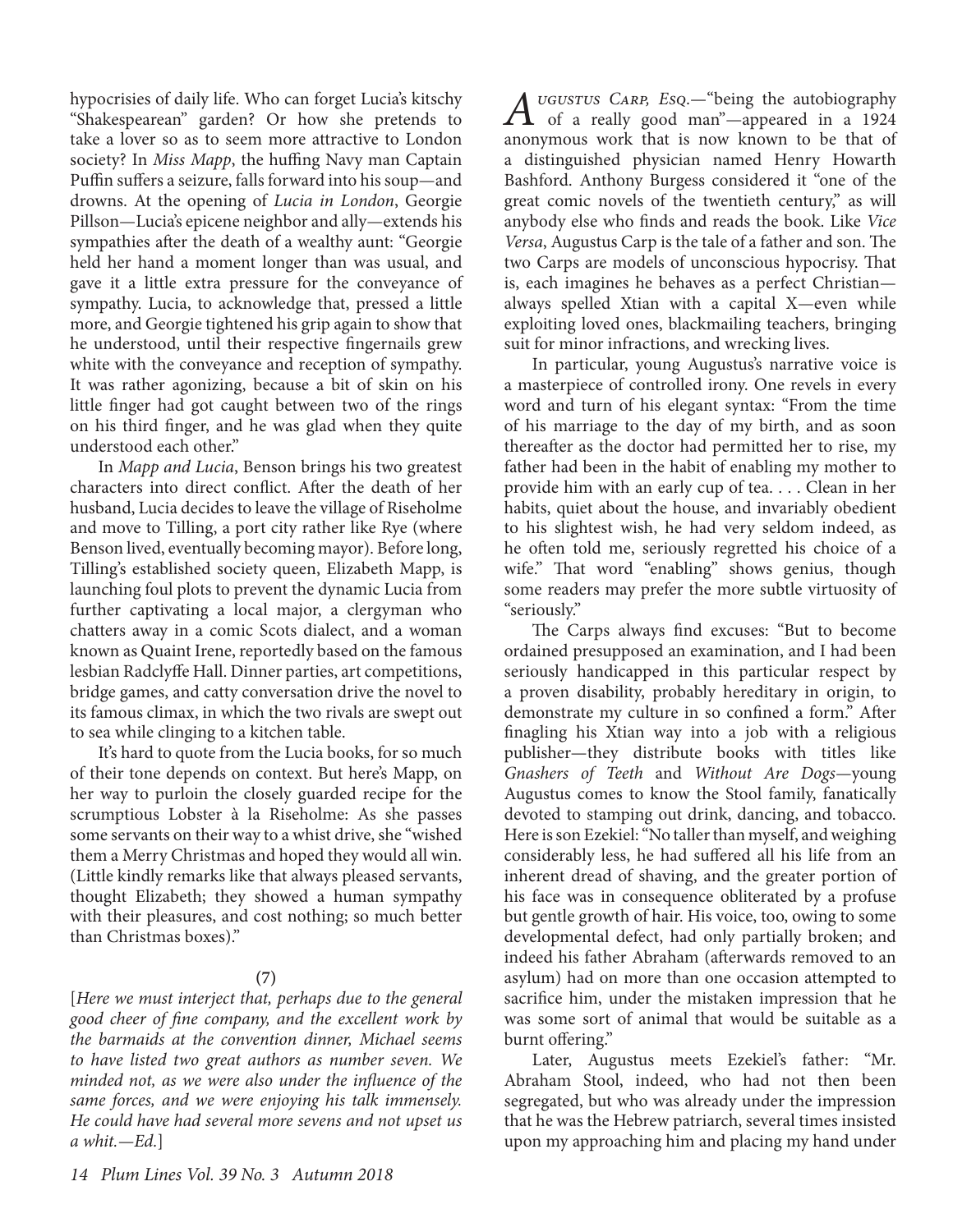his left thigh, after which he would offer me, in addition to Mrs. Stool, a varying number of rams and goats."

Shortly after his encounter with the Stools, Augustus describes his father's heroic but ultimately vain struggle to rid their church—St. James the Least of All—from the influence of a fishmonger named Carkeek. There follows Augustus's own fruitless attempt to rescue the chorus girl Mary Moonbeam from the depravity of the stage, a noble act repaid by the darkest chicanery. Happily, this "memoir" ends with our hero married, dwelling in the country with his wife and her four sisters, listening to the incomprehensible sermons of Rev. Simeon Whey, and ready to write the book we have just read.

#### **(8)**

A prolific contributor to *Punch*, A. P. Herbert (1890–1971) is little read these days, but in his three books about Topsy, especially the first—*The Trials of Topsy—*he was obviously a man ahead of his time. This collection of *Punch* articles, as well as the two sequels, *Topsy MP* and *Topsy Turvy*, are irresistible. A London debutante who writes breathless letters to her friend Trix, Topsy is nothing less than a Jazz Age Valley Girl. Imagine a blend of Lorelei Lee and the Alicia Silverstone of *Clueless*:

Because my dear as I've been trying to tell you all this time, two nights ago we went over to the Hunt Ball of the Yealm Vale and Fowkley, my dear pronounced Yaffle, Mr. Haddock and me and that rather antiseptic young Guardee I told you about, Terence Flydde by name, my dear too Etonian, my dear utterly clean-limbed, washes all over and flawlessly upholstered, but of course the cerebellum is a perfect vacuum, well, my dear, I've always fancied he was rather attracted and of course he's absolutely baneless but of course a girl would just as soon marry a pedigree St. Bernard dog, so I didn't exactly propose to dedicate the evening to him though I must say those red coats are rather decorative . . .

During her adventures, Topsy writes about country weekends, charity bazaars, art shows, Christmas, dieting, and even politics. While working on Mr. Haddock's parliamentary campaign, our heroine prints up her own views on social issues and foreign affairs:

Of course don't think I don't adulate the poor because I simply do only the people I pity are the Middle Classes who of course pay for everything and get nothing and why they do it I simply can't imagine and my advice to them is to pay no Income-Tax until they've one foot in the jail.

Elsewhere, Topsy notes, with her usual impeccable logic, "Of course, I adore Peace and Disarmament and everything, but what I always say is well, what about pirates?" What indeed?

#### **In Conclusion**

 $A^{ND}$  so there are my eight. I meant to talk about at least eight others, including W. W. Jacobs and his short stories, J. Storer Clouston's *The Lunatic at Large*, Barry Pain's Eliza novels, the half-forgotten fantasies of Frank Richardson, Amanda Ros's immortal *Irene Iddlesleigh* (widely regarded as the most hilariously bad book ever written), and even Daisy Ashford's charming *The Young Visiters*. In particular, I regret leaving out George and Weedon Grossmith's *The Diary of a Nobody*, a subtle, gently humorous book that Evelyn Waugh thought the best comic novel in English.

And yet, despite their merits, none of the authors I've mentioned tonight surpasses Plum as a creator of zingy similes and verbal smiles: "Like so many substantial citizens of America, he had married young and kept on marrying, springing from blonde to blonde like the chamois of the Alps leaping from crag to crag." So while I heartily recommend Saki, Nesbit, and all the others, please don't expect them to deliver what Wodehouse supplies in easy abundance: Nothing less than sheer earthly bliss.



### C-3P-Jeeves

TWS member **Cynthia Wagner** of Bethesda, Maryland, was taking advantage of the holiday to catch up on her periodicals and came across the *Smithsonian*'s December 2017 article by Jeff MacGregor, "Robot Love." MacGregor describes *Star Wars* droid C-3PO thusly: "He is the expressionless and instantly recognizable gold-plated face of the franchise. Head tipped just so, shuffling like a geisha, he arrived onscreen as a quantum upgrade to Robby the Robot by way of P. G. Wodehouse."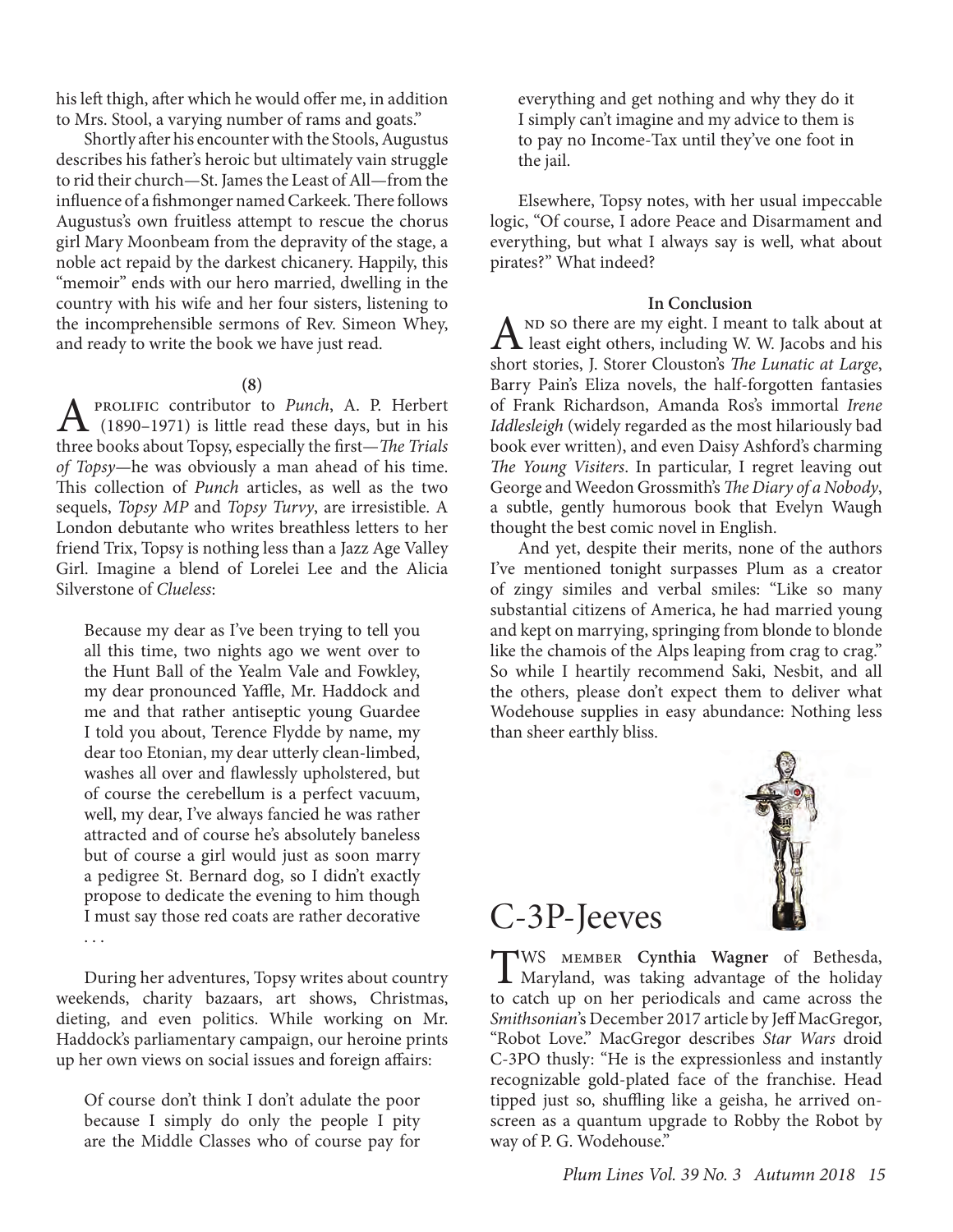## Anne Cotton, 1933–2018



 $\bigwedge_{1}^{\mathbb{F}}$  were saddened to learn that Anne Cotton, known to her Wodehousean friends as Lady Bassett, passed away on July 28. Leader of the New England Wodehouse Thingummy Society (NEWTS) for eleven years, Anne had been a constant and colorful presence at conventions after joining TWS and spoke at two of them. She was, perhaps, best known for the wonderful costumes she wore at our conventions, but she was a woman of many parts.

Born on June 19, 1933, in Columbus, Ohio, and raised in Chicago, Anne received her BA from Smith College in 1955 and went on to have a varied career that included working as a translator with the National Security Agency and five years as a secretary for the Metropolitan Opera (a job that included appearing onstage in non-singing roles). She spent 25 years at Harvard University, twenty of them as Assistant Registrar and Registrar at the Harvard Graduate School of Education. She received her ME from Harvard in 1972 and ten years later became a Doctor of Education. In 1987 she moved to South Hadley, Massachusetts, where she was Registrar at Mount Holyoke College for eleven years. She was actively involved in faculty shows, including acting, writing, and producing.

After retiring in 1998, Anne turned to volunteer work, conducting pet therapy visits with her beloved flat-coated retrievers. Treasurer of her regional dogbreed club for ten years, she wrote a regular column for the Northeast Flat-Coated Retriever Club's newsletter for even longer.

> *A member of Anne's beloved breed of flatcoated retrievers*



Her devotion to her dogs provided the foundation for her talk at the 2007 TWS convention, "If Jeeves Were a Dog" (see *Plum Lines*, Spring 2008). Her previous talk, "The Old School Tie That Binds"—an examination of the English educational system as reflected in Wodehouse's fiction—was presented at the 1995 convention (see *Plum Lines*, Spring and Summer 1997). By then she had joined the NEWTS, and she eventually became the chapter's president. She wrote several pieces for *Plum Lines* and was a regular contributor to the online forum PGWnet. She was also an enthusiastic member of the Clients of Adrian Mulliner and helped to organize their Junior Bloodstains at TWS conventions.

Anne eventually went into assisted living, then a nursing home in Northampton, Massachusetts, where she died peacefully. She is survived by four nieces and nephews, to whom we extend our condolences. We shall miss her very much.





*Anne Cotton brought spirit and fine costumes to the TWS conventions*

# Big Sexy Jeeves

The *New York Post's* Health & Fitness section ran an article on fat pets, called "Dog Pound," in their October 3, 2017, issue. They received a picture from dog owner Mia Pellicciari of her 15-pounder (not even close to Bustopher Jones!), named Big Sexy Jeeves. Unfortunately, the accompanying article did not give any indication that the canine Jeeves has any of the astuteness of his fictional namesake.

Five minutes later, accompanied by the six Pekingese and bearing about him a pound of my tobacco, three pairs of my socks, and the remains of a bottle of whisky, Ukridge departed in a taxi-cab for Charing Cross Station to begin his life-work.

"Ukridge's Dog College" (1923)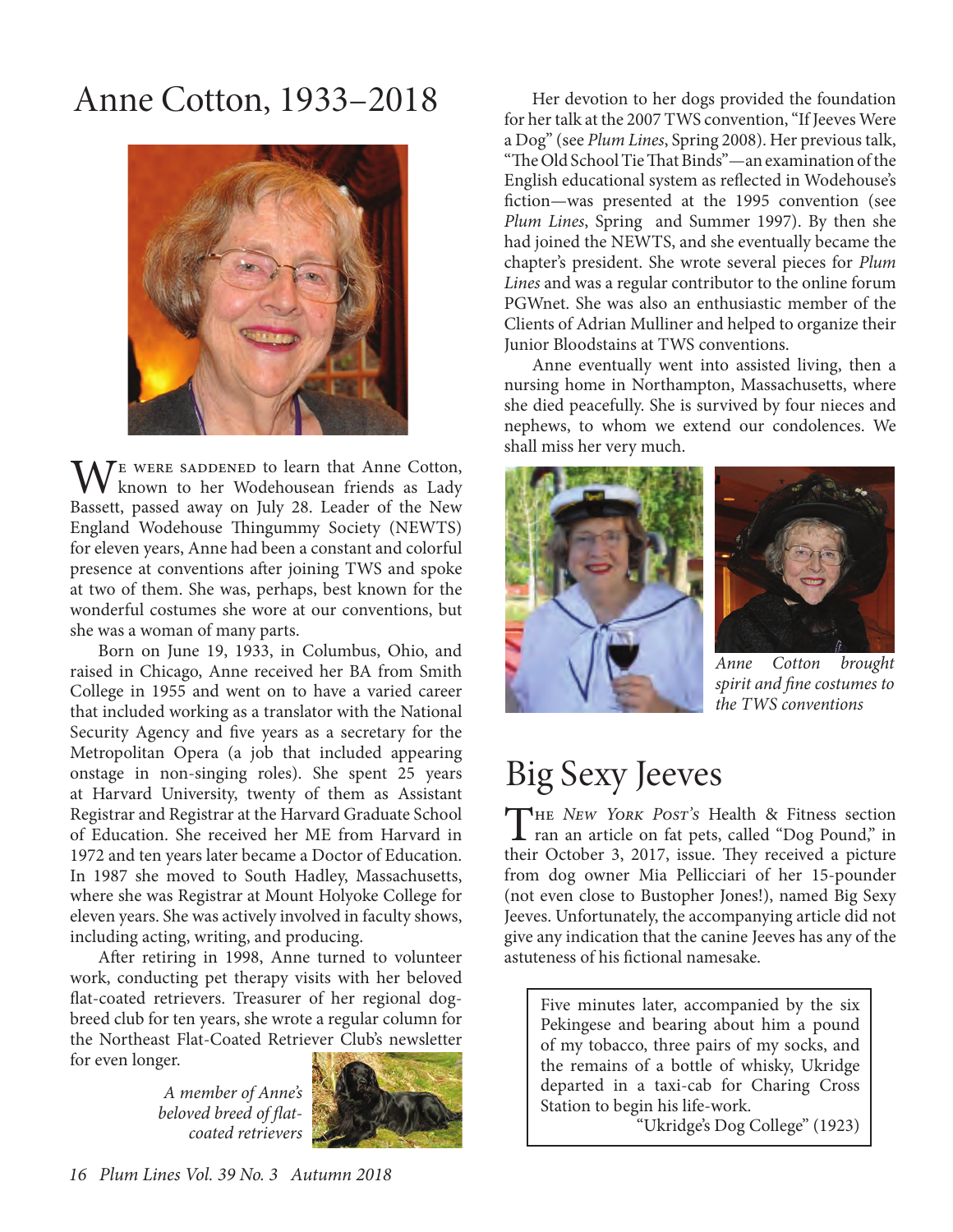### Wodehouse at the Chautauqua Institute by Shirley Sampson

THIS SUMMER, I spent a week at the Chautauqua<br>Institute on lovely Chautauqua Lake in upstate New York. The Institute dates back to the nineteenth century, and Bertie Wooster and his friends would feel right at home vacationing there, although they might skip the high-toned lectures, operas, concerts, and plays. More to Bertie's taste are a nearby golf course, boating, and popular music, but there are no tracks for horse or dog racing. He would probably be especially put off by the improving lectures each morning, while Florence Craye would certainly encourage attendance. The week's topic was "The Life of the Written Word."

I stayed at the charming Spencer Hotel, which was built in 1909. It has a literary theme inspired by the Chautauqua Scientific and Literary Circle, founded in 1882: the oldest continuously operating book club in the United States. Bertie, beware!

Each room is named for a different author. I stayed in the P. G. Wodehouse room, which has an information notebook with a Wodehouse biography and reading list. The room is complete with a life-size wooden cutout of Jeeves. (This could be a little disconcerting when I came in after an evening concert.) The ceiling is decorated with sheet music around the edge, including "'Til the Clouds Roll By" and "Ol' Man River." A bar area in the dining room has an "Anglers' Rest" sign.

To add to my room's atmosphere, there was a delightful old deep tub. The first morning, I made the mistake of sitting down in it. I did get out without needing to call the fire department, but it was a close call! After that, I stood and used the handheld shower.

I've already made reservations to go back next year. The lecture topic for the week I have chosen is "What's Funny? In Partnership with the National Comedy Center." I have reserved the E. F. Benson room—which, by the way, has a shower.

*For more information on the P. G. Wodehouse room at the Chautauqua Institution, go to https://goo.gl/FKfNzd.*

> "I think the trouble with Freddie," said the Crumpet, "is that he always gets off to a flying start. He's a good-looking sort of chap who dances well and can wiggle his ears, and the girl is dazzled for the moment, and this encourages him." "Good-bye to All Cats" (1934)

### Treasurer's Report for 2017 by Indu Ravi

| Balance as of December 31, 2016                                                         | \$28,777.52                                          |
|-----------------------------------------------------------------------------------------|------------------------------------------------------|
| Income:<br>Membership dues<br>2017 Convention income<br>Interest<br><b>Total Income</b> | \$13,788.00<br>\$42,950.00<br>\$33.54<br>\$56,771.54 |
| Expenses:<br>Plum Lines                                                                 |                                                      |
| production and mailing<br>2017 convention                                               | \$9,707.71                                           |
| general expenses                                                                        | \$52,189.64                                          |
| PayPal fees                                                                             | \$502.85                                             |
| Donations <sup>2</sup>                                                                  | \$500.00                                             |
| Correspondence, supplies, other                                                         | \$30.00                                              |
| <b>Total Expenses</b>                                                                   | \$62,930.20                                          |
| TWS Convention Reserve Fund <sup>1</sup> :                                              |                                                      |
| Balance as of December 31, 2016                                                         | \$8,660.87                                           |
| Net convention subsidy                                                                  | \$3,660.87                                           |
| Balance as of December 31, 2017                                                         | \$5,000.00                                           |
| <b>Total Balance</b>                                                                    |                                                      |
| as of December 31, 2017:                                                                | \$22,618.86                                          |
| Included in the Total Balance<br>(1)                                                    |                                                      |
| Donation to update PGWnet<br>(2)<br>software                                            | management                                           |

### Bertie: Not a "Hermetically Erudite Dimwit"

**D**<br> **D**<br> **along a review of a new book of short fiction by<br>
<b>Explore D**<br> **Explore Triple Tringer**<br> **Consequently**<br> **Consequently** Helen DeWitt, *Some Trick: Thirteen Stories.* Helen (best known for *The Last Samurai*) has a certain "tart, brisk, snobbish, antic" tone, according to reviewer James Wood in the June 4, 2018, *New Yorker*. Mr. Wood compared Ms. Dewitt's writing to many others, and decided that "We have moved from Calvino to Wodehouse—if one can imagine a Bertie Wooster who is not a straightforward dimwit but an eccentrically clever and hermetically erudite dimwit."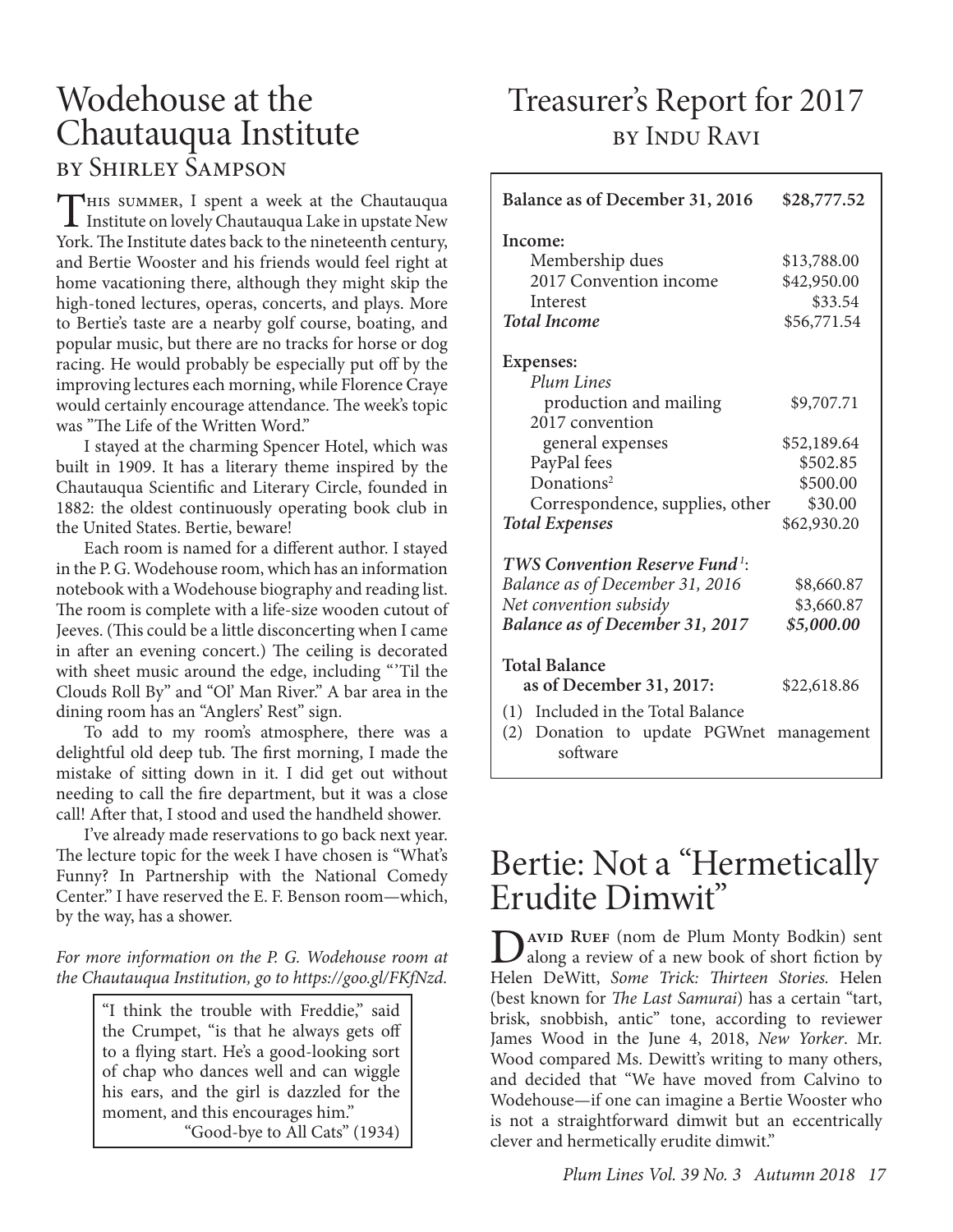M/HAT IS YOUR chapter up to these days? Tell the Wodehouse world about your chapter's activities! Chapter representatives, please send all info to the editor, Gary Hall (see back page).

Please note that our webmaster, Noel Merrill, tries to keep chapter activities posted on the society website. So, it's a good idea to send information about upcoming events to Noel on a timely basis. His contact information is on the last page of this issue.

**Anglers' Rest** (Seattle and vicinity) Contact: Susan Collicott



**Birmingham Banjolele Band** (Birmingham, Alabama, and vicinity) Contact: Caralyn McDaniel



**Blandings Castle Chapter** (Greater San Francisco Bay area) Contact: Bill Franklin

**The Broadway Special** (New York City and vicinity) Contact: Amy Plofker

**Capital! Capital!**  (Washington, D.C., and vicinity) Contact: Scott Daniels

**Chapter One**  (Greater Philadelphia area) Contact: Herb Moskovitz





THE CHAPS of Chapter One met at Cavanaugh's on<br>Headhouse Square on June 22. Mark Reber, ably assisted by his daughter Rebecca, presented a fascinating talk comparing the writing styles of Wodehouse and Rex Stout.

Chapters Corner Mark is highly qualified to compare Plum and Stout,<br>having no less than 72 volumes of Wodehouse and 49 having no less than 72 volumes of Wodehouse and 49 volumes of Stout in his voluminous library. Wodehouse and Stout were friends, and the late Norman Murphy previously identified six PGW tomes in which the great man mentioned Stout or one of his characters. What is astounding is that Mark carefully perused all six works to precisely locate the passages mentioning Stout.

Mark went on to compare Wodehouse's *The Code of the Woosters* with *Over My Dead Bod*y by Stout. Mark mentioned that while reading every Rex Stout book, he had to look up one or two words in the dictionary. It was clear to everyone that Mark and Rebecca had toiled tirelessly over the innumerable details of their very fine presentation. Quite supererogatory; kudos to them and all that. The Chaps are eternally grateful for their sweat and toil.

The next meeting has been set for September 23 at Cavanaugh's. Bob Rains will lead a discussion about an original Bertie/Jeeves play by Ken Ludwig.

**Chicago Accident Syndicate** (Chicago and thereabouts) Contact: Daniel & Tina Garrison



**The Clients of Adrian Mulliner** (For enthusiasts of both PGW and Sherlock Holmes) Contact: Elaine Coppola



**The Den(ver) of the Secret Nine** (Denver and vicinity) Contact: Jennifer Petkus

**The Drone Rangers** (Houston and vicinity) Contact: Carey Tynan

**The Flying Pigs** (Cincinnati area and elsewhere) Contact: Susan Pace or Bill Scrivener







*18 Plum Lines Vol. 39 No. 3 Autumn 2018*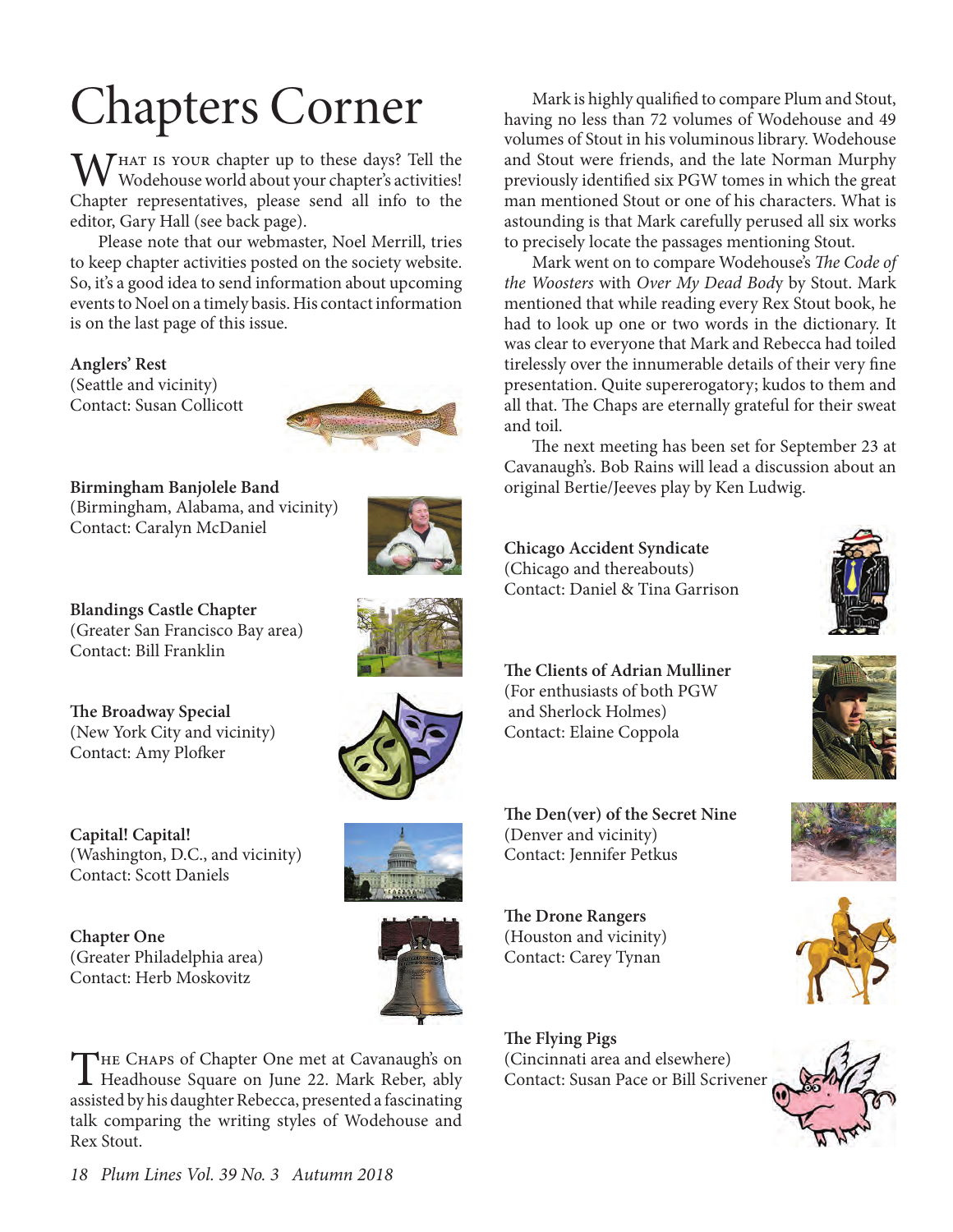THE FLYING PIGS Chapter met on July 29 to finalize<br>the menu for the 2019 convention—Anatole would be proud—and to review our progress on the myriad pieces that go into putting together a top-notch affair. As we prowl about the city looking for tempting items for you, we have encountered unexpected Wodehouse aficionados who, once they have gotten over their astonishment that there are kindred spirits in Cincinnati, have hastened to join our jolly band of pigs. Rick and Nancy Arnest provided an excellent dinner, and the guests provided excellent conversation and camaraderie. We're looking forward to many more gatherings and encourage all prospective Pigs, lurking in the underbrush or the clouds, to come forward and join us.

**Friends of the Fifth Earl of Ickenham** (Buffalo, New York, and vicinity) Contact: Laura Loehr



**The Melonsquashville (TN) Literary Society** (Tennessee) Contact: Ken Clevenger



N August 4, in Knoxville, Tennessee, thirteen<br>lucky Melonsquashvilleans gathered. The lucky Melonsquashvilleans foodstuffs, savory and sweet, were delectable and the conversation was enchanting. We were happily joined by a new couple from Talbott, Tennessee: Sabrina and Lee, a high-school reference librarian and a history teacher, respectively, who even jumped into the dramatic reading of our Wodehouse short story.

We read "Unpleasantness at Bludleigh Court." Sabrina and Lee were excellent as our poets Charlotte Mulliner and Aubrey Trefusis. The ever-adept Bill Watts took three roles, as Sir Francis Pashley-Drake, Aubrey's brother Wilfred Bassinger, and Sir Alexander Bassinger. Our three narrative voices were supplied by the lovely Tanya Hall Gheen, the intrepid Mary Jane Curry, and Ken Clevenger, who hogged the role just to be able to read that lovely Wodehouse poem "Good Gnus."

Our next event will be Saturday, December 8, in the Clevenger home. This will be the now traditional chapter pre-Christmas BBQ luncheon (Melonsquashville is, after all, in the South). We plan to present a playlet, adapted by the above-named Mary Jane Curry, from the Wodehouse–Ian Hay play *Leave It to Psmith*. An ambitious undertaking, to be sure, but, if lacking a stage, we at least have loads of talent!

Sometime in late January to mid-February 2019, we plan to hold a chapter meeting in Asheville, North Carolina, to see *Jeeves at Sea* by the NC Stage Company. They have been brilliant with three prior Margaret Raether adaptations, and already the excitement is building for this new production.

**The Mottled Oyster Club / Jellied Eels** (San Antonio and South Texas) Contact: Lynette Poss



THERE IS NOTHING like inclement weather to keep<br>one indoors with a pot of tea, a book, and a chair by<br>the familiar line familiar way in the the fireplace. In South Texas, that tea will have an inch of sugar at the bottom and four inches of ice on top. The fireplace won't be lit—or, if it is, the air conditioning will be turned on high to enjoy it. Relaxing in a hammock outside won't do in July.

We reread a favorite in March, *The Code of the Woosters*, in case a newcomer had not. Also, heavy traffic in the area prevented most of us from getting to the meeting. It was not the first time this had happened. An email vote was taken to find a different meeting time at the bookstore, or a different place. Alas, the bookstore did not have room for us on weekends. We went off to search for new digs. By May we had found a new home (information below). In that month a young person's thoughts turn to love, and so we turned to *Love Among the Chickens*. This lighthearted tale of Ukridge feathering his nest egg as only he can was just right for spring.

If you wish to read along with us, here's how— October: Short stories by H. H. Munro; November: *A Pelican at Blandings*; December: Christmas party!

The Mottled Oysters/Jellied Eels of South Texas meet on the first Saturday of the month at the John Igo Branch Library, 13330 Kyle Seale Parkway, at 2:00 pm. It is located on the northwest side of San Antonio. If you are a Wodehouse fan living in or near San Antonio, or just visiting, please join us. We venture out for nourishment and tissue restoratives afterwards.

**The New England Wodehouse Thingummy Society (NEWTS)**

(Boston and New England) Contact: Lynn Vesley-Gross

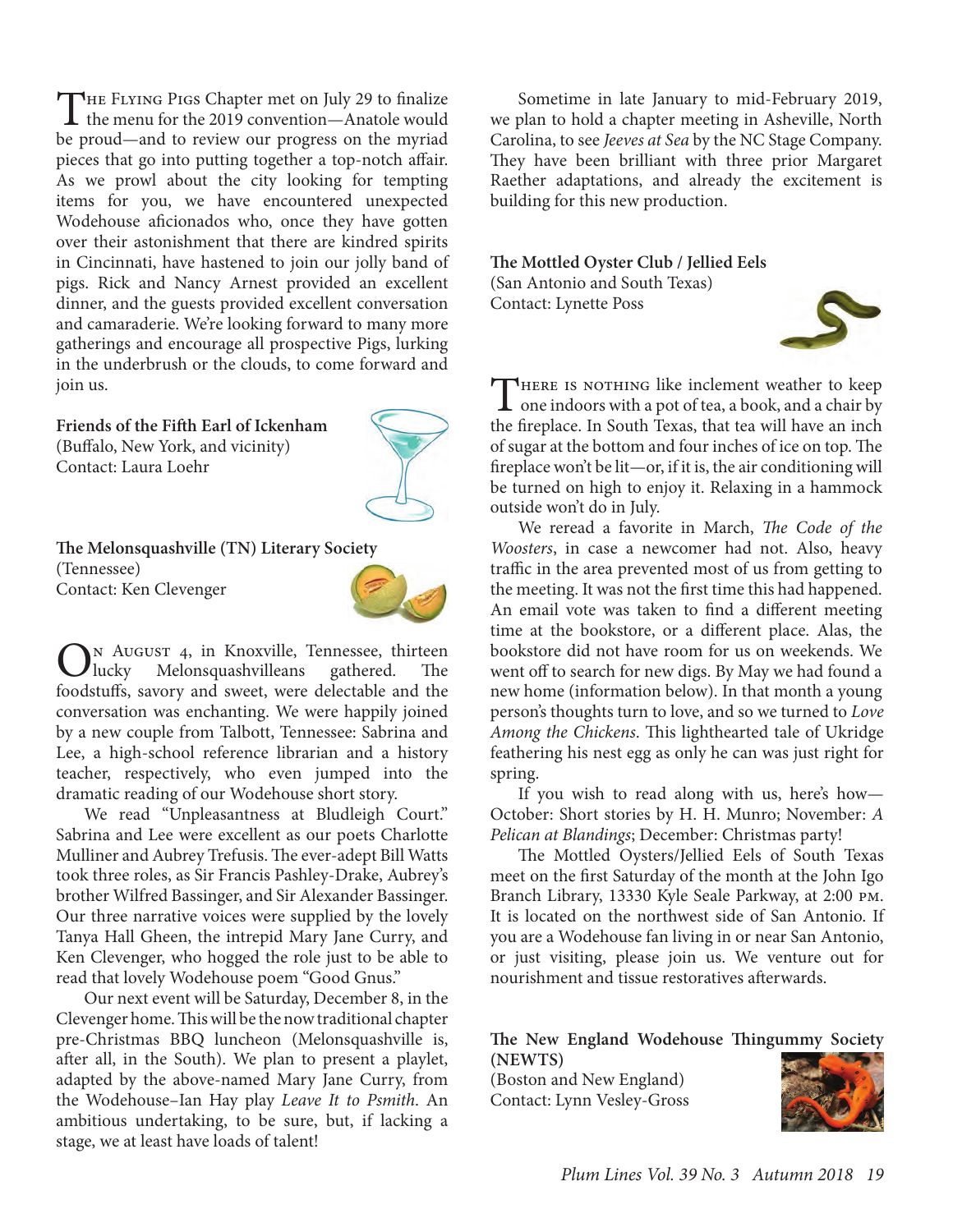**The Northwodes** (St. Paul, Minneapolis, and vicinity) Contact: Mike Eckman



**The Orange Plums** (Orange County, California)



**The Pale Parabolites** (Toronto and vicinity) Contact: George Vanderburgh

**The PeliKans** (Kansas City and vicinity) Contact: Bob Clark



**The Perfecto-Zizzbaum Motion Picture Corporation** (Los Angeles and vicinity) Contact: Doug Kendrick



**The Pickering Motor Company** (Detroit and vicinity) Contact: Elliott Milstein



A FTER A LONG HIATUS, the Pickering Motor Co. met<br>at Mike and Sherry Smith's home to welcome two new members, Charles and Ann Bieneman. They met Elliott Milstein at the TWS convention in D.C. last year. He told them about our chapter, and now they have joined us. Our President for Life, Luann Warren, gave them a brief history of the chapter. Charles and Ann are very nice people and sound on all things Wodehouse. We like them. There are rumors of two more prospective members in our neighborhood. We look forward to meeting them.

The assignments for this meeting were three short stories: "Comrade Bingo," "The Great Sermon Handicap," and "The Purity of the Turf." A spirited discussion ensued, touching on Wodehouse's depiction of politicians, the theme of betting and losing, and why Wodehouse's characters often tried to influence (i.e., fix) the outcome of a sporting event they had a bet on.

Elliott Milstein and Curtis Armstrong's book about Wodehouse has been published! *A Plum Assignment* is an anthology of articles from *Plum Lines*, miscellany, and riveting talks from past conventions of The Wodehouse Society. It is also a tale of two friends who met in high school and bonded over their mutual love of Wodehouse. They have been friends ever since. The book is available on Amazon, is well worth reading, and is the reading assignment for the Pickerings' next meeting.

#### **The Pittsburgh Millionaires Club**

(Pittsburgh, Pennsylvania) Contact: Allison Thompson



**The Plum Crazies** (Harrisburg, Pennsylvania, and vicinity) Contact: Betty Hooker



**The Plum Street Plummies** (Olympia, Washington and vicinity) Contact: Thomas L. R. Smith



THE PLUM STREET PLUMMIES hosted the Third<br>Annual Wodehouse Open. The golfers (Thomas Smith, Gloria Garrett, and Owen and Susan Dorsey) met at Marvin Road Golf at 10 am on Saturday, August 11. The weather was cool at 71 degrees and overcast. It rained off and on during the competition but never hard enough to keep the golfers off the course. The cool weather invigorated the foursome: three of the four scored a hole-in-one. The winner of the Third Annual Open was none other than Thomas Smith. Last year's winner, Owen Dorsey, presented the trophy to this year's winner.



*Right up there with the Green Jacket: TWS president Tom Smith accepts the trophy from Owen Dorsey.*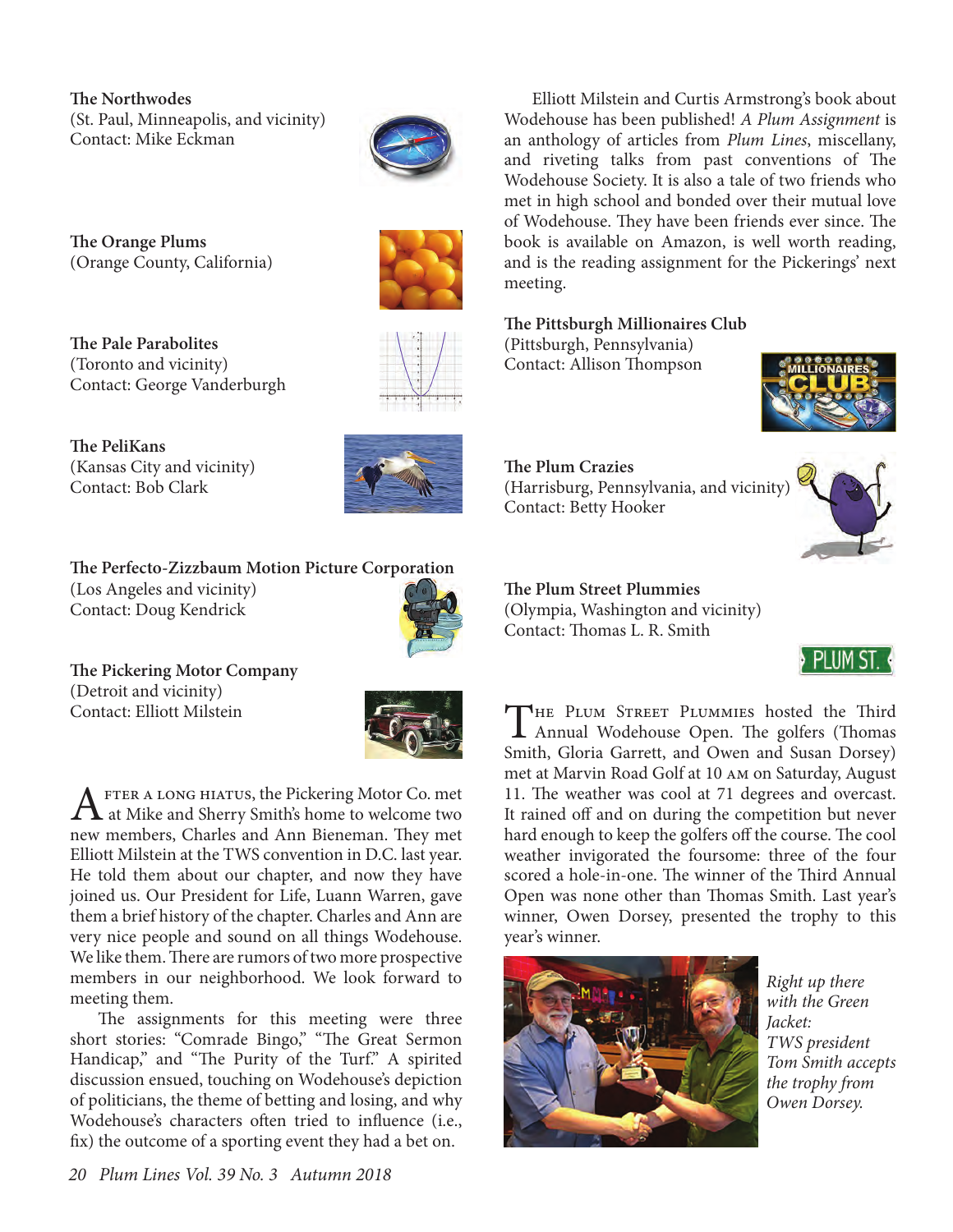#### **The Right Honorable Knights of Sir Philip Sidney**

(Amsterdam, The Netherlands) Contact: Jelle Otten



The Honorable Knights of Sir Philip Sydney came<br>together on February 17, 2018. We calculated a new Dutch translation of the Wodehouse sto Exile" from the collection *The Man Upstairs and Other Stories*. Marcel Gijbels and Herman van Riel published

"Ruth in Ballingschap." Whether in Dutch or English, it's an early story that includes traces of scenes which Wodehouse would use in later stories. For example, scenes from "Ruth" foreshadow the stopping of a dog fight in *The Adventures of Sally* and the energetic love story in *Leave It to Psmith*.

Leonard Beuger told us about his first visit to a TWS convention, the most recent one in Washington, D.C., in October of 2017. He proudly showed the purple socks he wore during the convention. These socks certainly escaped Jeeves's notice.

As a result of two different Dutch versions of the same story ("Something to Worry About"), translated respectively by Ronald Duk and Donald Duk (the Duk Twins), a discussion started about rules of translation. Do you have to render an English expression word for word or are you allowed to replace it with a Dutch expression with the same significance? Should you have to translate the names of personages, villages, etc.? Are you permitted to modernize obsolete expressions in the text? And so on. There were no final decisions made.

The next regular meeting of the Knights will be on October 13, 2018, at 1 pm in Restaurant Szmulewicz, Bakkerstraat 12 (off Rembrandtplein) in Amsterdam. Which is, of course, in The Netherlands.

**Rugby In All Its Niceties (Rugby, Tennessee Region)** Contact: Donna Heffner

**The Size 14 Hat Club** (Halifax, Nova Scotia) Contact: Jill Robinson

**The West Texas Wooster** (West Texas) Contact: Troy Gregory





# Diane Hain

**HE PLUM CRAZIES** are very sorry to announce the passing of Diane Hain, our chapter secretary, after a brief illness. Diane, a resident of nsylvania, left

us on August 13, 2018. She was a founding member of the Plum Crazies and a member of Philadelphia's Chapter One.



Diane was introduced to Wodehouse by her father, and she treasured the volumes she inherited from him. After Diane joined the Plum Crazies, her husband Ed also became a fan. You may remember Diane and Ed from the D.C. or Seattle conventions.

Diane served as a researcher with the Insurance Committee of the Pennsylvania House of Representatives and later became the Executive Director of the Pennsylvania House Agricultural and Rural Affairs Committee.

Diane is survived by her husband, Edward Hain, of Hershey; two daughters; three stepchildren; and five grandchildren.

We will all miss Diane's optimism and enthusiasm at our meetings and conventions. She was intelligent, interested in everything, and always a lot of fun.



*Diane Hain and husband Edward in happy times, wearing dashing TWS convention attire.*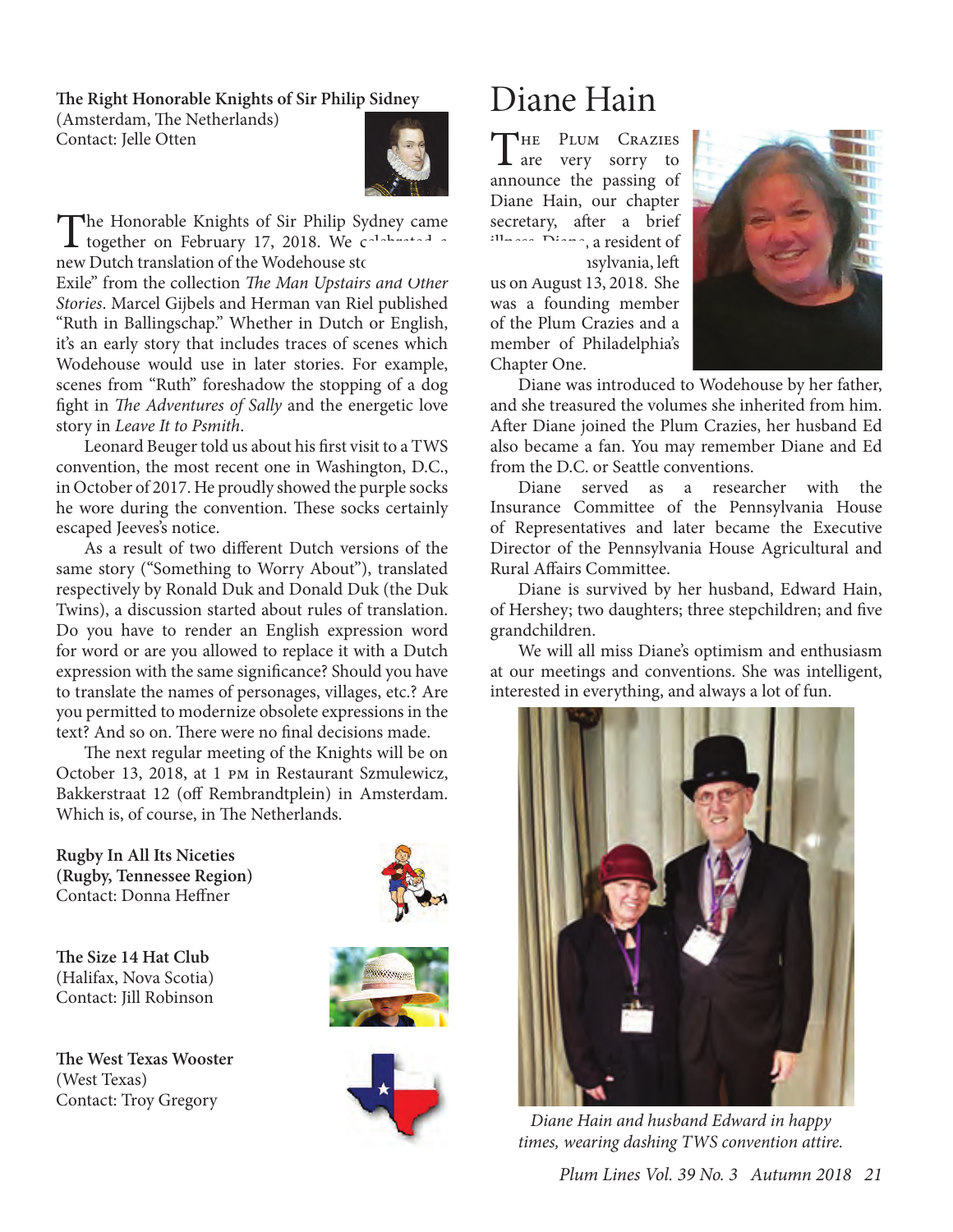## *Wodehouse: The Early Years*, Part One

#### by John Dawson

*We're very pleased to offer a serialized version of a new work by Wodehousean John Dawson. John's credentials are impeccable: He was a key player in the Globe Reclamation Project other research efforts. We'll be publishing parts of this work over the next several issues of* Plum Lines*. We'll start with the introduction, and then move into the first chapter, Sion Hill.*

#### **Introduction**

WE HAVE A rich knowledge of Wodehouse's life<br>and career from his biographers David A. Jasen, and career from his biographers David A. Jasen, Richard Usborne, Barry Phelps, Frances Donaldson, Benny Green, Robert McCrum, the late Norman Murphy, and others. Through their efforts, fans have learned of Plum's career as an author and lyricist and his years in London, New York, France, Hollywood, and Remsenburg. Notable events in his life—such as his long marriage to Ethel, the war and tax episodes, and, of course, his love for his dogs—are well chronicled.

David Jasen first met Wodehouse in 1958, and the two were friends for seventeen years. In 1970, relying on his own collection and visits to Plum's publishers on both sides of the Atlantic, Jasen published *A Bibliography and Reader's Guide to the First Editions of P. G. Wodehouse*. His compilation of titles, characters, and plot synopses guided my collection. Plum eventually agreed to let Jasen write his biography. Over a fifteen-year period, the pair spent dozens of hours together as Wodehouse recollected a long, eventful life. The result was the landmark 1974 biography *P. G. Wodehouse: A Portrait of a Master*, an uncritical, wellresearched account of his life and career. Jasen is the only one of Wodehouse's major biographers to have known him (Richard Usborne met him once in 1971), and Plum's quotes are among the book's most valuable passages. *Portrait* has stood the test of time and remains an essential primer on Wodehouse's life and career.

Concerning Wodehouse's childhood years, Jasen felt readers would not be much interested in the years leading up to Dulwich; accordingly, he established the 1881–1894 timeline in a few perfunctory pages which contain capsule portraits of family members and a few of Plum's recollections of schools and teachers. For this purpose, he asked Wodehouse to recollect his early years in a letter. On October 15, 1963, the author responded with a seven-page, 4,000-word "outline of my childhood and early boyhood." Jasen drew on this letter extensively for his book. Later biographers repeat

the chronological pattern, but the page space devoted to Wodehouse's life up to age twelve is only about 4 percent of the aggregate total of the six major biographies. I was disappointed to find that, beyond Jasen's work, none of these accounts contain fresh research on the people and events of the period. Later biographers simply adopted and paraphrased Jasen's version of events, adding only speculative psychological analyses to fill the void.

Readers of Plum's cheery books might be taken aback by what has been written about his childhood. They will find tales of an abandoned or orphaned child and his "heartless" parents. They will be given to understand that he was saddled with "inner hurt" inflicted by irresponsible parents who abdicated from their responsibilities. In adulthood, the idyllic world he created in fiction supposedly was, at its core, a way to escape the demons of a miserable childhood. Such is the mythology, but it is time for a reevaluation based on facts, not assumptions.

There is no evidence that Plum was ever traumatized by a supposed abandonment, that he was ever mistreated or deprived in any way, or that he felt unloved or rejected by his parents. As far as is known, he never suffered any psychological disturbance or impairment. There is no hint of childhood unhappiness in his juvenilia, adult fiction, autobiographical writing, interviews, or hundreds of letters. In 2014 Jasen told me that Plum had "a fabulous memory. Everything he told me that I checked out turned out to be true, and I never had the sense that he was anything less than completely forthcoming with me. He always gave me the truth as I could recognize it. I didn't ask terribly much about his feelings. When he told me he had a happy childhood, I believed him."

As I studied the major biographies, I was astounded to find that certain of Plum's biographers had created imaginary events out of whole cloth and presented them without disclaimer, as though they had actually occurred. The practice was used to validate speculative narratives and to inject artificial pathos into Wodehouse's story. The most egregious faults I find are numerous unsourced passages which claim to portray the innermost thoughts, feelings, and motivations of Wodehouse's parents, especially those of his mother. None of these cite a family letter, journal, recollection of the four sons, or statements from anyone who knew Eleanor. There is no known evidence of her thoughts on her marriage or her children. Readers of these books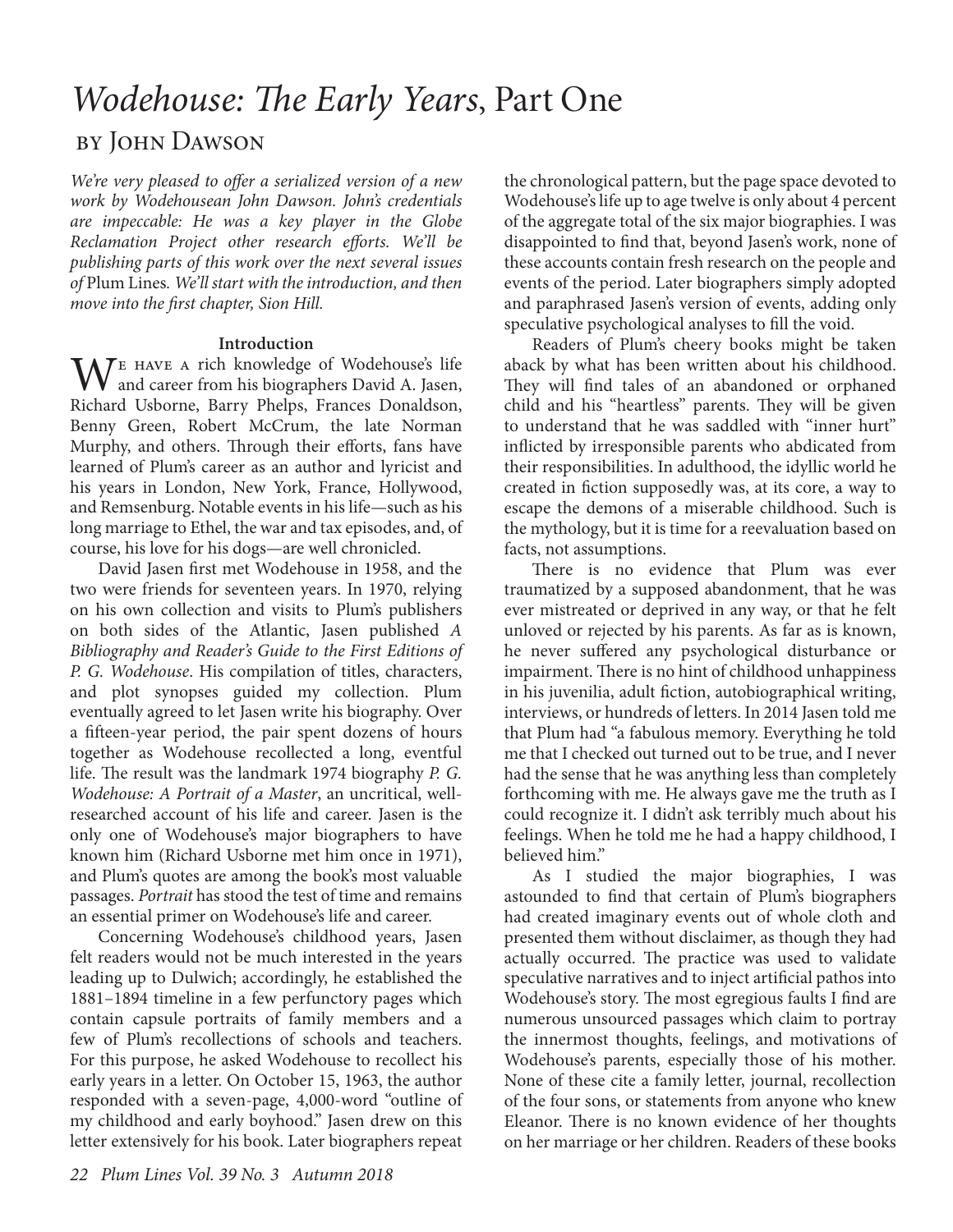will not find an objective treatment of her as a woman, wife, and mother.

We are living in a great age for those who seek to explore the past. In the years since McCrum's *Wodehouse: A Life* was published, a vast amount of period material inaccessible to his biographers has become available through the internet. All these sources can help correct long-standing errors and add both new facts and fresh perspective to every chapter of Plum's story.

I owe an immeasurable debt of gratitude to the late Norman Murphy for the email correspondence we conducted for about five years up to his death in 2016. Norman did not write much about Plum's childhood in his books and his comments here will be new to many readers. I was honored to supply him from time to time with newfound documents and information—"pulling rabbits out of [my] hat," as he put it—and in the twilight of his years, his enthusiasm about Wodehouse's history is eloquently expressed here in his own words.

I am grateful to Wodehouse's biographers for bringing his life and career to light. I have enjoyed their books immensely. My commentary is restricted to their accounts of the years 1881–1894. Notwithstanding my frank criticisms of this limited part of their work, I have the utmost admiration for their achievements. I am likewise thankful to the many collectors and experts who have shared their knowledge as I conducted research for this work. The opinions I express throughout the text are mine alone and should be imputed to no one else.

#### **Chapter 1: Sion Hill**

IN APRIL 1862, P. G. Wodehouse's future grandfather,<br>Rev. John Bathurst Deane, his wife Louisa, their eight Rev. John Bathurst Deane, his wife Louisa, their eight daughters, and their youngest son, Walter, moved into a stately three-story home at 18 Sion Hill, Bath, Somerset. Rising to 243 feet, Sion Hill offered a picturesque view of the historic city below. The family had made Sion Hill its home from at least 1847, when Rev. Deane's mother, Ann, relict of Captain Charles Meredith Deane, died at her home on the hill. The family's roots in Bath are traced to antiquity in Rev. Deane's family history, *The Book of Dene, Deane, and Adeane—A Genealogical History*, published posthumously in 1898. The Deane home had large reception and living rooms on the ground floor, nine bedrooms above, servants' quarters, laundry, larder, and wine cellar. Louisa and her four unmarried daughters left the home in 1887 when Rev. Deane died. The rambling old house, renumbered to No. 20 in the 1870s, still stands in what has always been a very desirable district.

Rev. Deane (1797–1887) married, first, Caroline Lemprière, whose sister was married to his older brother Charles. Caroline died ca. 1830, leaving the 33-year-old teacher with three small children. From 1836 to 1855 he was a schoolmaster at his old school Merchant Taylors', where he headed the mathematics department. In 1834 he married Louisa Elizabeth Fourdrinier of Islington, daughter of a wealthy Huguenot papermaker. The couple were married 53 years and produced thirteen children. One son, Louis, died in 1839 at the age of one year. The eleventh child was Plum's mother, Eleanor (1851–1941). Rev. Deane's death notices referred to him as one of the oldest clergymen in the Church of England. In 1915, when she was seventy years old, Plum's Aunt Mary remembered him in her journal: "August 27, 1797. My father's birthday. Blessed be his name. May his blessing be with me, his faithful daughter."

In 1862 Rev. Deane was a 63-year-old historian, author, schoolmaster, and rector of St. Martin, Outwich. His daughters at home ranged in age from Louisa at 35 to Emmeline, 4. In *The Shadow of Mary Deane* (Chapter 10, "Formidable Aunts and the Real Mary Deane"), Patricia Whalley wrote: "They all seemed to have the skills required of a gentlewoman and it is evident that they were brought up as young ladies in a religious environment, each learning to read well, paint, and sew to a high standard. They attended both art and language classes and appear to have all the accomplishments expected of young Victorians." The daughters were Louisa (Lulie), Evelyn Rosamund (Rose), Mary Bathurst, Caroline (Car) Edith, Jane, Eleanor, Anne (Annie), and Emmeline (Em or Nim.)

The eldest son of the second marriage was Hugh Pollexfen (1836?–1904), his middle name probably honoring a Scots ancestor. Hugh was sent to Charterhouse, a boarding school about a hundred miles from Bath. He joined the South Devon Infantry in 1854, served in Crimea and China, and eventually rose to the rank of Major. In 1867 he married Juliette (Plum's Aunt Ju), daughter of Captain Edward Daniell of the 75th Regiment. Rev. Deane conducted the ceremony at the Church of St. Mary the Virgin in Bath.

Hugh's brother Walter Meredith (1840–1906) was educated under his father at the boys' school Merchant Taylors' and graduated from Cambridge in 1862, leaving home as the first cadet chosen for a new government student interpreter program in Hong Kong.

About forty paces to the east of the Deane home stands a three-story nineteenth-century house at 17 Sion Hill. The Deanes were associated with the house, once known as Arbutus Lodge, from as early as 1873, when the *Bath Chronicle* announced the birth of one of Plum's cousins: "November 9, at 17 Sion Hill, to the wife of Capt. Hugh Pollexfen Deane, a daughter." The child